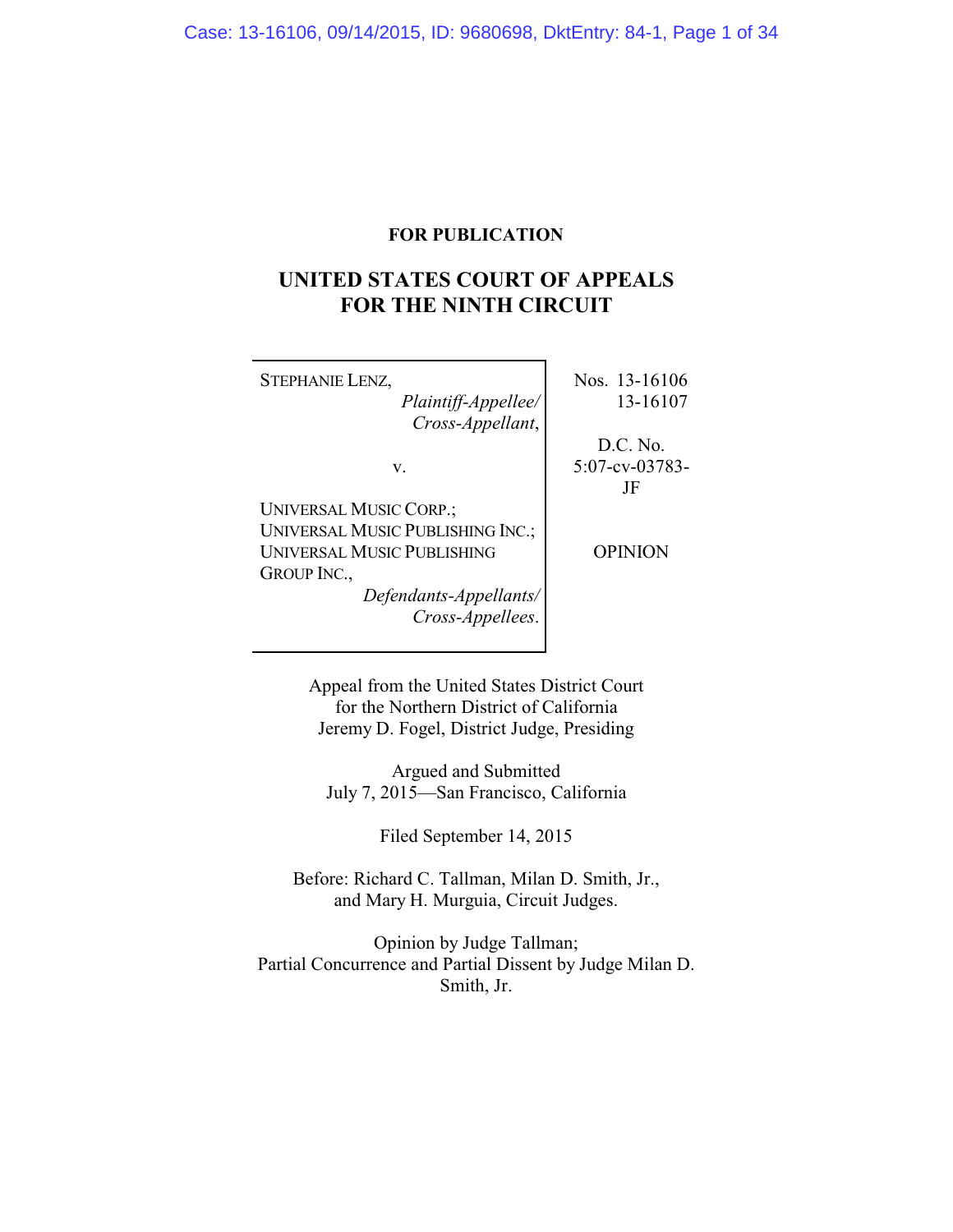## **SUMMARY\***

## **Digital Millennium Copyright Act**

The panel affirmed the district court's denial of the parties' cross-motions for summary judgment in an action under the Digital Millennium Copyright Act alleging that the defendants violated 17 U.S.C. § 512(f) by misrepresenting in a takedown notification that the plaintiff's home video constituted an infringing use of a portion of a Prince composition.

The panel held that the DCMA requires copyright holders to consider fair use before sending a takedown notification, and that failure to do so raises a triable issue as to whether the copyright holder formed a subjective good faith belief that the use was not authorized by law. Regarding good faith belief, the panel held that the plaintiff could proceed under an actual knowledge theory. The panel held that the willful blindness doctrine may be used to determine whether a copyright holder knowingly materially misrepresented that it held a good faith belief that the offending activity was not a fair use. The plaintiff here, however, could not proceed to trial under a willful blindness theory because she did not show that the defendants subjectively believed there was a high probability that the video constituted fair use. The panel also held that a plaintiff may seek recovery of nominal damages for an injury incurred as a result of a § 512(f) misrepresentation.

**<sup>\*</sup>** This summary constitutes no part of the opinion of the court. It has been prepared by court staff for the convenience of the reader.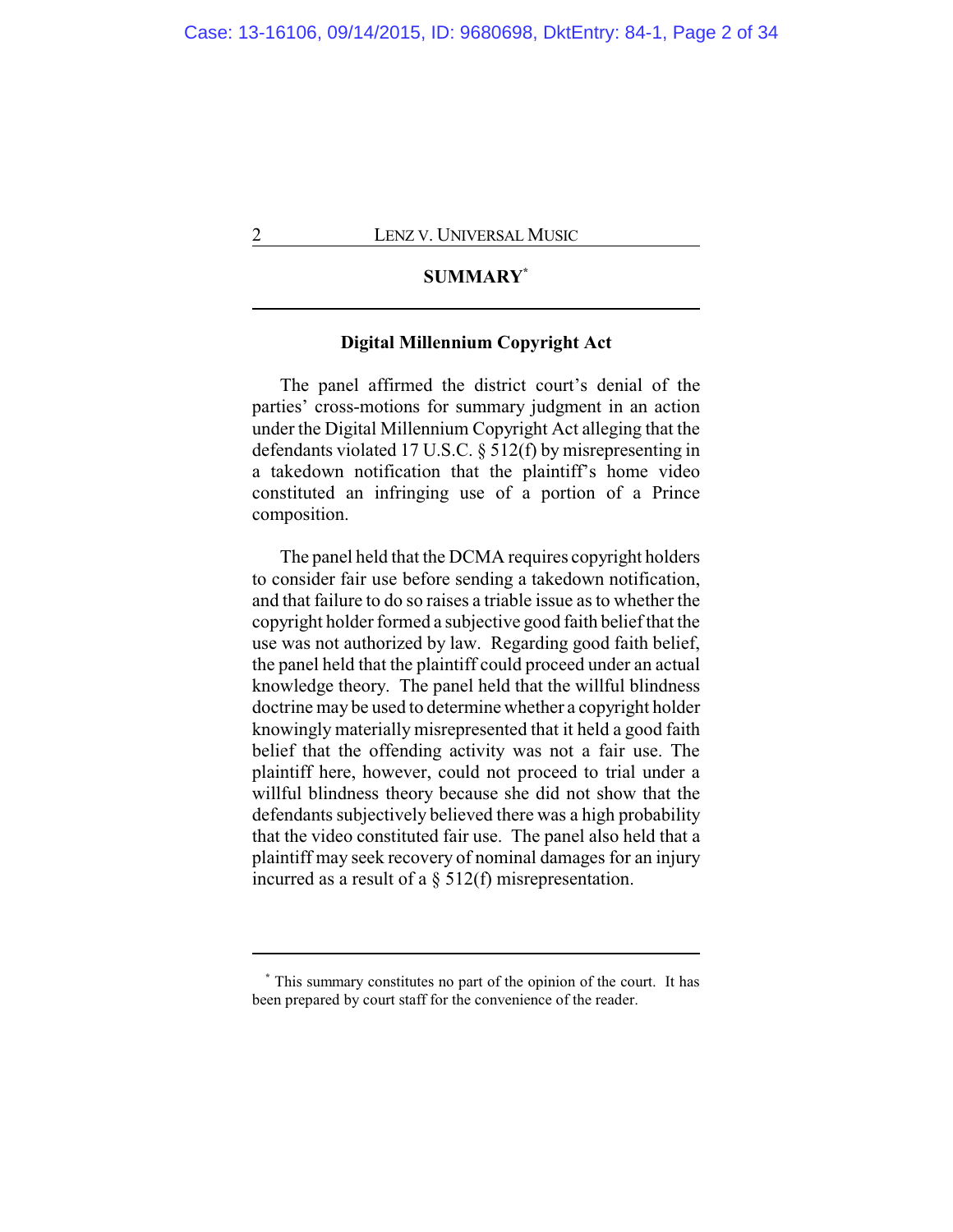Judge M. Smith concurred in part, dissented in part, and concurred in the judgment. Dissenting from Part IV.C of the majority opinion, addressing good faith belief, he questioned whether § 512(f) directly prohibits a party from misrepresenting that it has formed a good faith belief that a work is subject to the fair use doctrine. He wrote that the plain text of the statute prohibits misrepresentations that a work is infringing, not misrepresentations about the party's diligence in forming its belief that the work is infringing. Judge M. Smith disagreed that there was any material dispute about whether the defendants considered fair use, and he wrote that the willful blindness doctrine does not apply where, as here, a party has failed to consider fair use and has affirmatively misrepresented that a work is infringing.

#### **COUNSEL**

Kelly M. Klaus (argued) and Melinda LeMoine, Munger, Tolles & Olson LLP, Los Angeles, California, for Defendants-Appellants/Cross-Appellees.

Corynne McSherry (argued), Cindy Cohn, Kurt Opsahl, Daniel K. Nazer, and Julie Samuels, Electronic Frontier Foundation, San Francisco, California; Ashok Ramani, Michael S. Kwun, and Theresa H. Nguyen, Keker & Van Nest LLP, San Francisco, California, for Plaintiff-Appellee/Cross-Appellant.

Steven Fabrizio and Scott Wilkens, Jenner & Block LLP, Washington, D.C., for Amicus Curiae Motion Picture Association of America, Inc.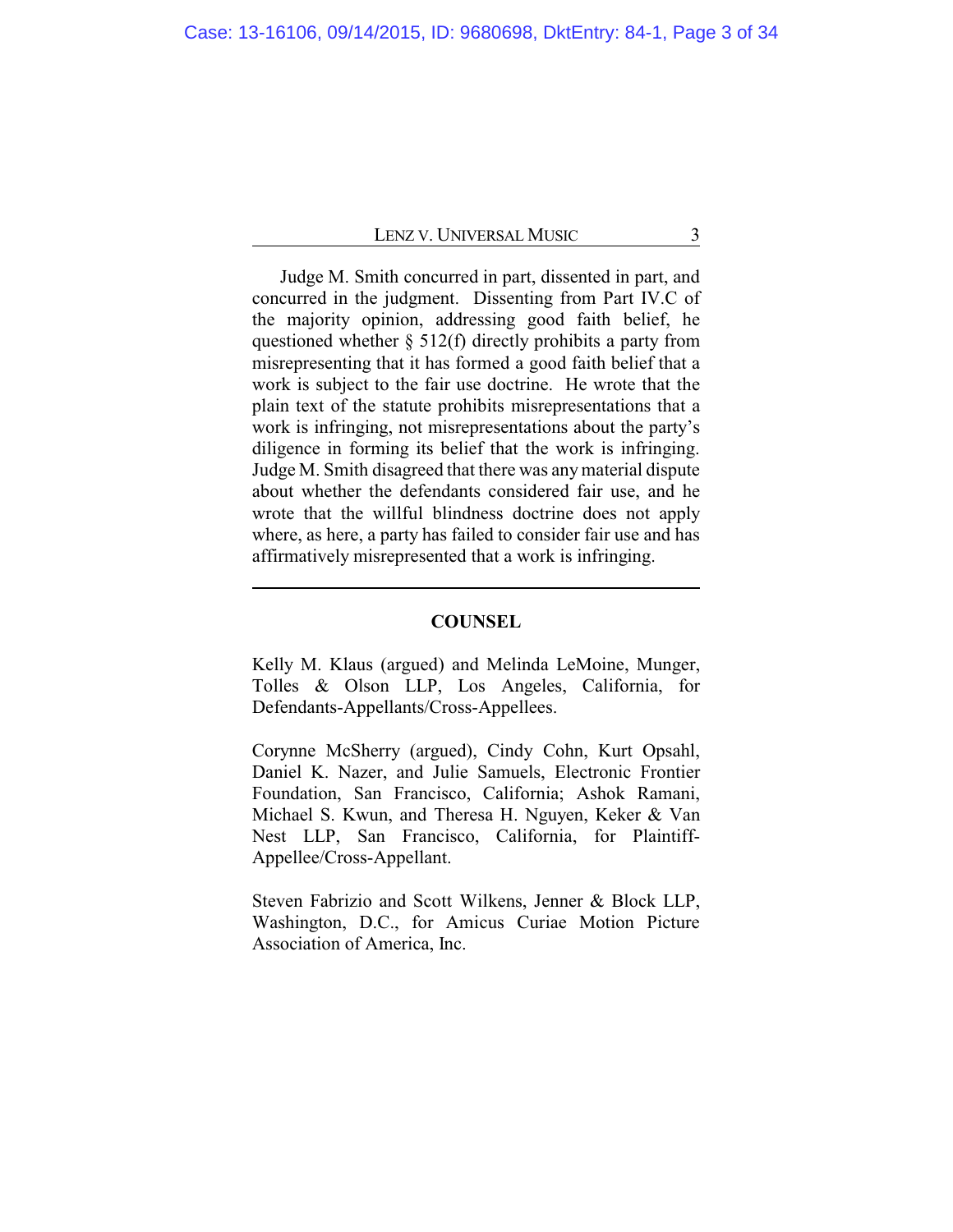Jennifer Pariser, Of Counsel, Recording IndustryAssociation of America, Washington, D.C.; Cynthia Arato, Marc Isserles, and Jeremy Licht, Shapiro, Arato & Isserles LLP, New York, New York, for Amicus Curiae Recording Industry Association of America.

Joseph Gratz, Durie Tangri LLP, San Francisco, California, for Amici Curiae Google Inc., Twitter Inc., and Tumblr, Inc.

Marvin Ammori and Lavon Ammori, Ammori Group, Washington, D.C., for Amicus Curiae Automatic, Inc.

Julie Ahrens and Timothy Greene, Stanford Law School Center for Internet and Society, Stanford, California, for Amici Curiae Organization fo Transformative Works, Public Knowledge, and International Documentary Association.

#### **OPINION**

TALLMAN, Circuit Judge:

Stephanie Lenz filed suit under 17 U.S.C. § 512(f)—part of the Digital Millennium Copyright Act ("DMCA") against Universal Music Corp., Universal Music Publishing, Inc., and Universal Music Publishing Group (collectively "Universal"). She alleges Universal misrepresented in a takedown notification that her 29-second home video (the "video") constituted an infringing use of a portion of a composition by the Artist known as Prince, which Universal insists was unauthorized by the law. Her claim boils down to a question of whether copyright holders have been abusing the extrajudicial takedown procedures provided for in the DMCA by declining to first evaluate whether the content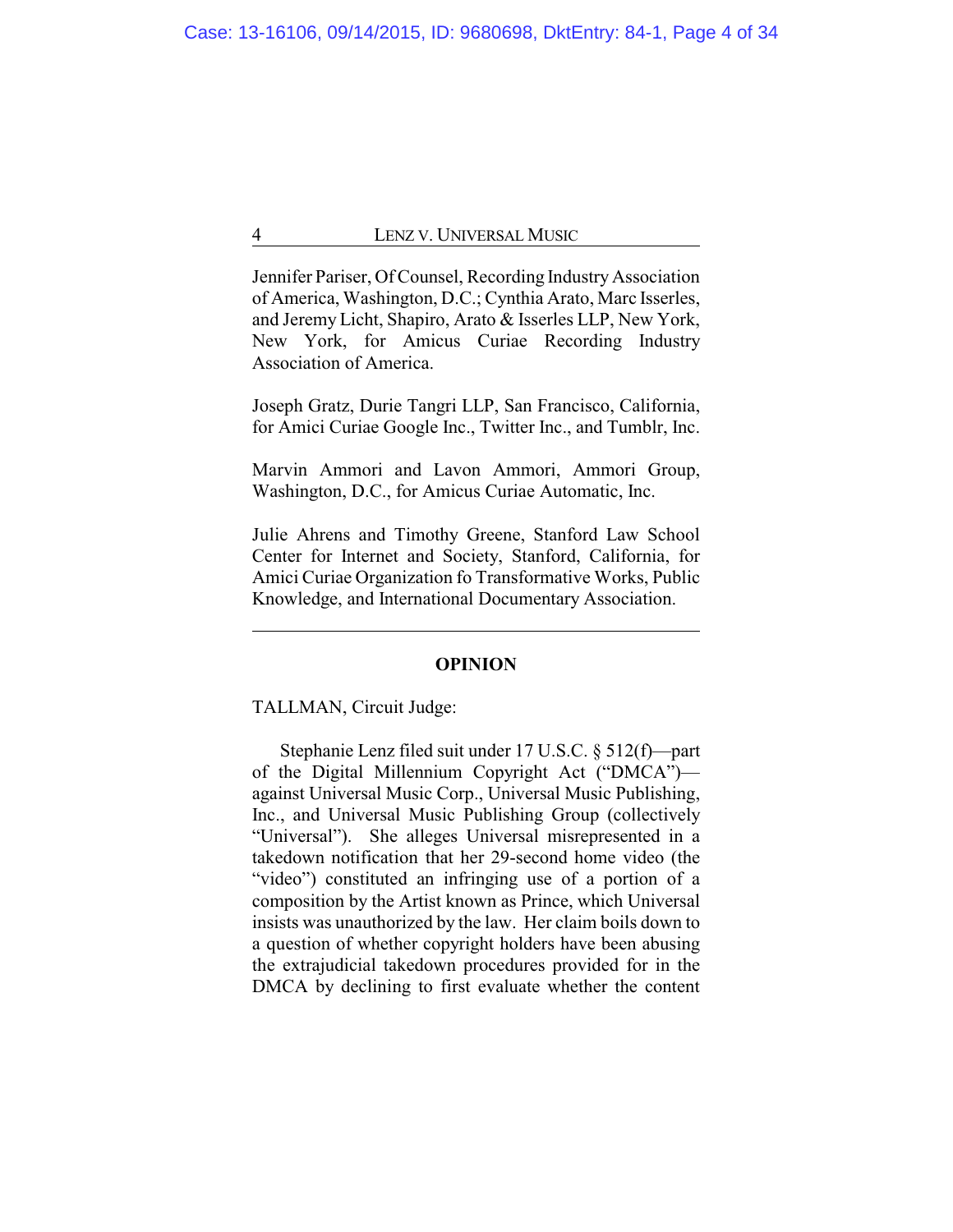qualifies as fair use. We hold that the statute requires copyright holders to consider fair use before sending a takedown notification, and that failure to do so raises a triable issue as to whether the copyright holder formed a subjective good faith belief that the use was not authorized by law. We affirm the denial of the parties' cross-motions for summary judgment.

**I**

Founded in May 2005, YouTube (now owned by Google) operates a website that hosts user-generated content. *About YouTube*,YouTube.com, https://www. youtube.com/yt/about/ (last visited September 4, 2015). Users upload videos directly to the website. *Id.* On February 7, 2007, Lenz uploaded to YouTube a 29-second home video of her two young children in the family kitchen dancing to the song *Let's Go Crazy* byPrince.**<sup>1</sup>** Available at https://www.youtube.com/ watch?v=N1Kf JHFWlhQ (last visited September 4, 2015). She titled the video "'Let's Go Crazy' #1." About four seconds into the video, Lenz asks her thirteen month-old son "what do you think of the music?" after which he bobs up and down while holding a push toy.

At the time Lenz posted the video, Universal was Prince's publishing administrator responsible for enforcing his copyrights. To accomplish this objective with respect to YouTube, Robert Allen, Universal's head of business affairs, assigned Sean Johnson, an assistant in the legal department,

**<sup>1</sup>** YouTube is a for-profit company that generates revenues by selling advertising. If users choose to become "content partners" with YouTube, they share in a portion of the advertising revenue generated. Lenz is not a content partner and no advertisements appear next to the video.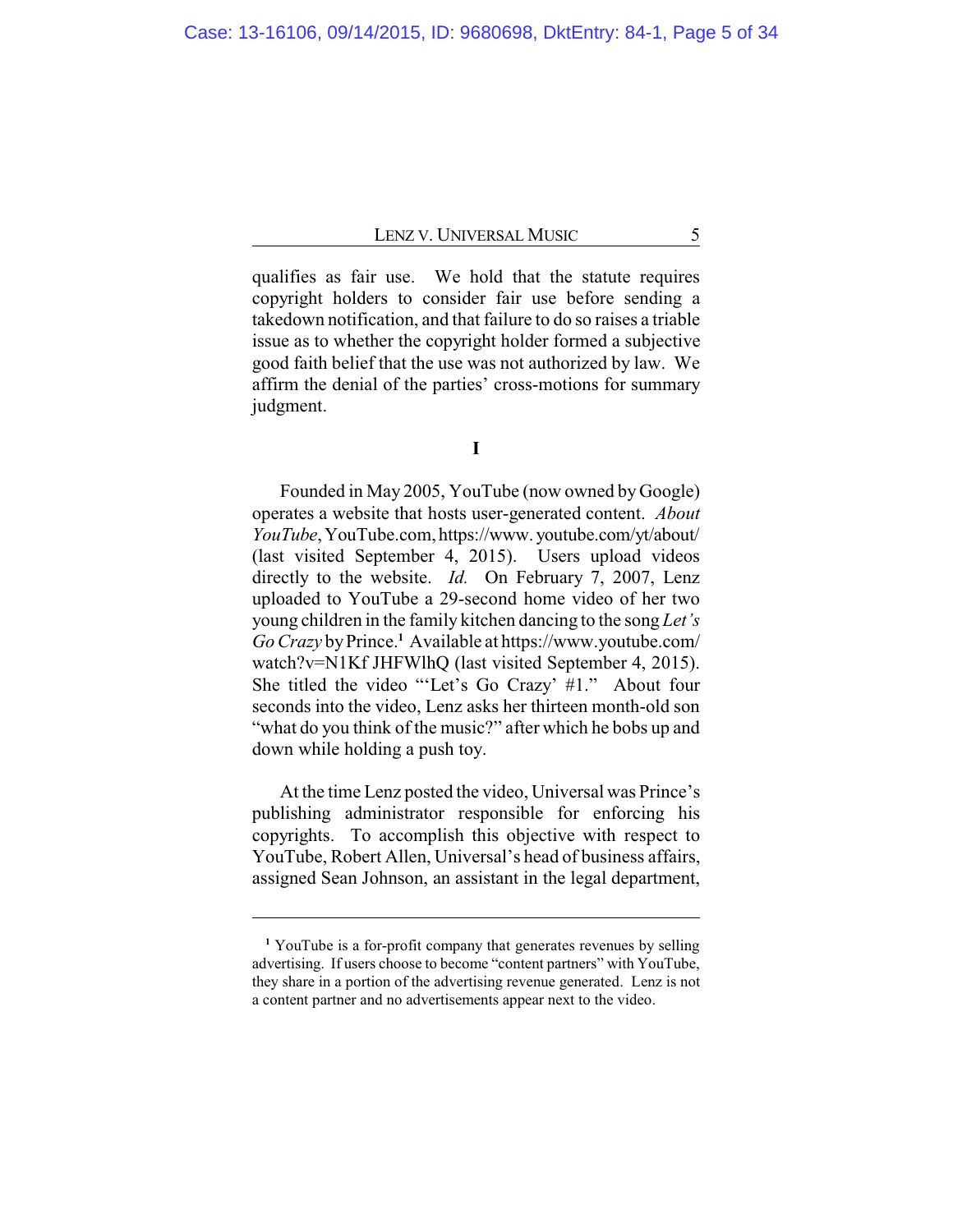to monitor YouTube on a daily basis. Johnson searched YouTube for Prince's songs and reviewed the video postings returned by his online search query. When reviewing such videos, he evaluated whether they "embodied a Prince composition" by making "significant use of . . . the composition, specifically if the song was recognizable, was in a significant portion of the video or was the focus of the video." According to Allen, "[t]he general guidelines are that . . . we review the video to ensure that the composition was the focus and if it was we then notify YouTube that the video should be removed."

Johnson contrasted videos that met this criteria to those "that may have had a second or less of a Prince song, literally a one line, half line of Prince song" or "were shot in incredibly noisy environments, such as bars, where there could be a Prince song playing deep in the background . . . to the point where if there was any Prince composition embodied . . . in those videos that it was distorted beyond reasonable recognition." None of the video evaluation guidelines explicitly include consideration of the fair use doctrine.

When Johnson reviewed Lenz's video, he recognized *Let's Go Crazy* immediately. He noted that it played loudly in the background throughout the entire video. Based on these details, the video's title, and Lenz's query during the video asking if her son liked the song, he concluded that Prince's song "was very much the focus of the video." As a result, Johnson decided the video should be included in a takedown notification sent to YouTube that listed more than 200 YouTube videos Universal believed to be making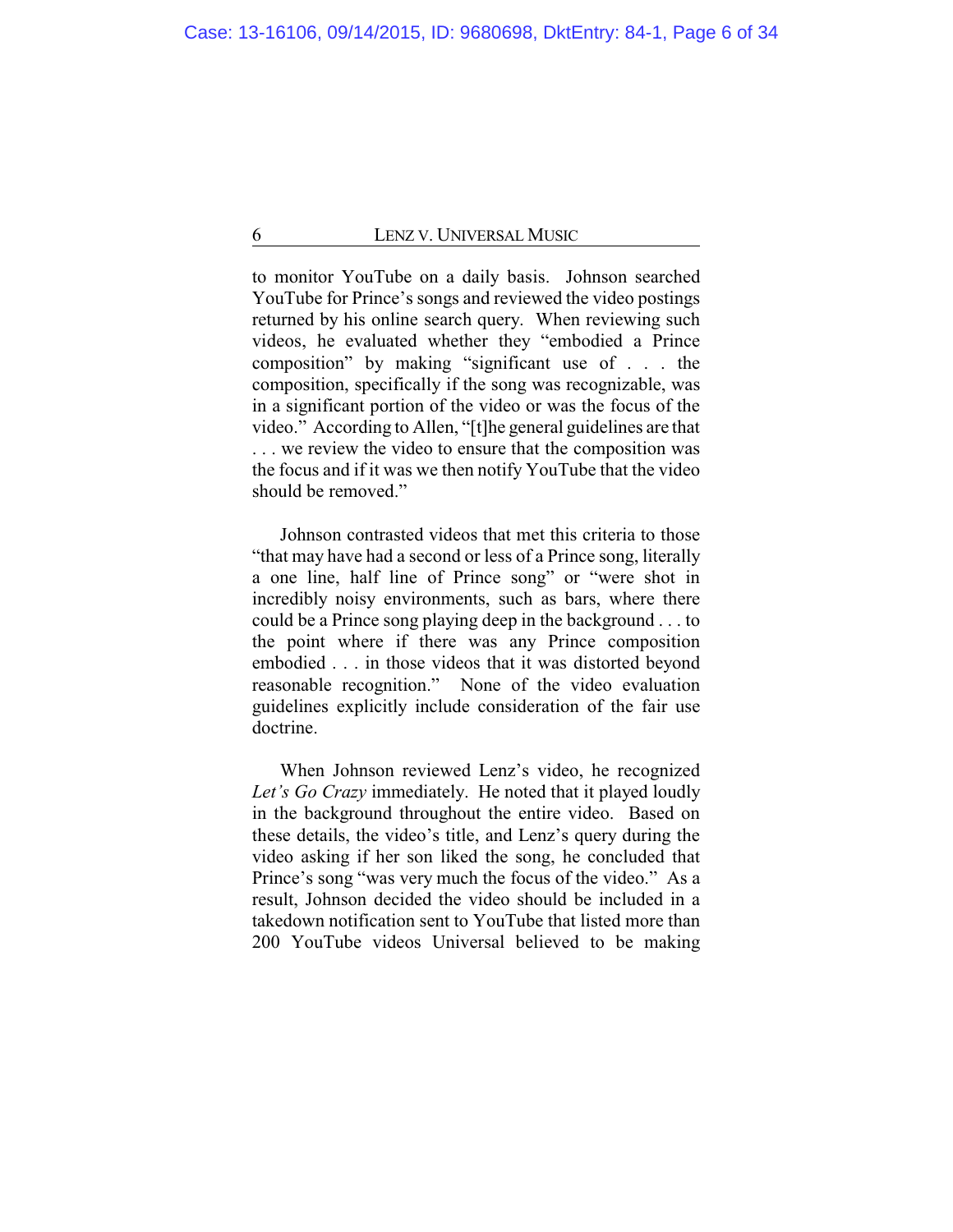unauthorized use of Prince's songs.**<sup>2</sup>** The notice included a "good faith belief" statement as required by 17 U.S.C. § 512(c)(3)(A)(v): "We have a good faith belief that the above-described activity is not authorized by the copyright owner, its agent, or the law."

After receiving the takedown notification, YouTube removed the video and sent Lenz an email on June 5, 2007, notifying her of the removal. On June 7, 2007, Lenz attempted to restore the video by sending a counternotification to YouTube pursuant to  $\S$  512(g)(3). After YouTube provided this counter-notification to Universal per  $\S 512(g)(2)(B)$ , Universal protested the video's reinstatement because Lenz failed to properly acknowledge that her statement was made under penalty of perjury, as required by  $\S 512(g)(3)(C)$ . Universal's protest reiterated that the video constituted infringement because there was no record that "either she or YouTube were ever granted licenses to reproduce, distribute, publicly perform or otherwise exploit the Composition." The protest made no mention of fair use. After obtaining *pro bono* counsel, Lenz sent a second counter-notification on June 27, 2007, which resulted in YouTube's reinstatement of the video in mid-July.

## **II**

Lenz filed the instant action on July 24, 2007, and her Amended Complaint on August 15, 2007. After the district court dismissed her tortious interference claim and request for

<sup>&</sup>lt;sup>2</sup> "[T]he parties do not dispute that Lenz used copyrighted material in her video or that Universal is the true owner of Prince's copyrighted music." *Lenz v. Universal Music Corp.*, 572 F. Supp. 2d 1150, 1153–54 (N.D. Cal. 2008).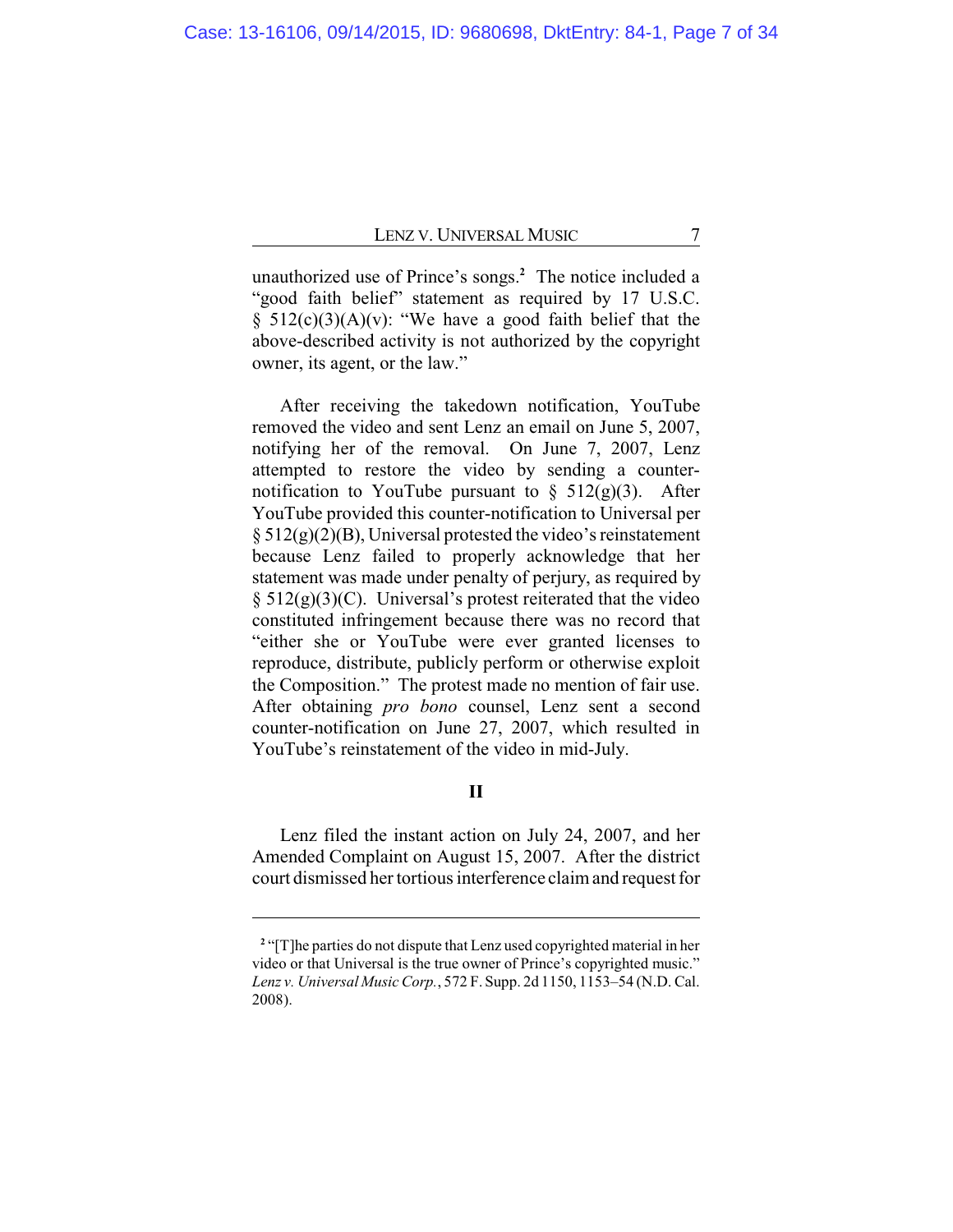declaratoryrelief, Lenz filed her Second Amended Complaint on April 18, 2008, alleging only a claim for misrepresentation under § 512(f). The district court denied Universal's motion to dismiss the action.

On February 25, 2010, the district court granted Lenz's partial motion for summary judgment on Universal's six affirmative defenses, including the third affirmative defense that Lenz suffered no damages. Both parties subsequently moved for summary judgment on Lenz's § 512(f) misrepresentation claim. On January 24, 2013, the district court denied both motions in an order that is now before us.

The district court certified its summary judgment order for interlocutory appeal under 28 U.S.C. § 1292(b), and stayed proceedings in district court pending resolution of the appeal. We granted the parties permission to bring an interlocutory appeal.

## **III**

We review *de novo* the district court's denial of summary judgment. When doing so, we "must determine whether the evidence, viewed in a light most favorable to the non-moving party, presents any genuine issues of material fact and whether the district court correctly applied the law." *Warren v. City of Carlsbad*, 58 F.3d 439, 441 (9th Cir. 1995). On cross-motions for summary judgment, we evaluate each motion independently, "giving the nonmoving party in each instance the benefit of all reasonable inferences." *ACLU v. City of Las Vegas*, 333 F.3d 1092, 1097 (9th Cir. 2003).

When evaluating an interlocutory appeal, we "may address any issue fairly included within the certified order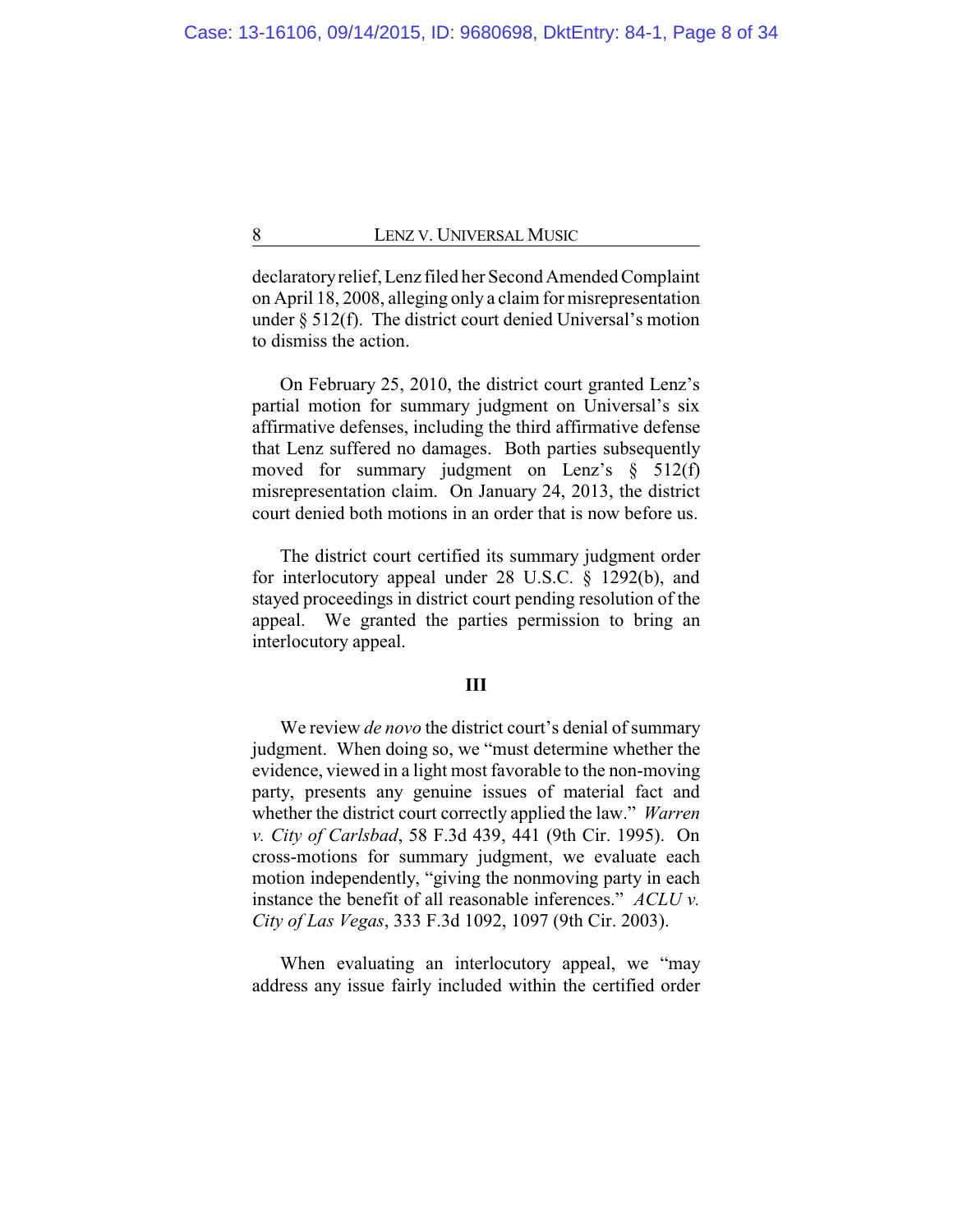because it is the *order* that is appealable, and not the controlling question identified by the district court." *Yamaha Motor Corp., U.S.A. v. Calhoun*, 516 U.S. 199, 205 (1996) (emphasis in original) (quotation omitted). We may therefore "address those issues *material* to the order from which appeal has been taken." *In re Cinematronics, Inc.*, 916 F.2d 1444, 1449 (9th Cir. 1990) (emphasis in original) (permitting appellate review of a ruling issued prior to the order certified for interlocutory appeal).

## **IV**

Effective on October 28, 1998, the DMCA added new sections to existing copyright law by enacting five Titles, only one of which is relevant here: Title II—Online Copyright Infringement Liability Limitation Act—now codified in 17 U.S.C.  $\S$  512. Sections 512(c), (f), and (g) are at the heart of the parties' dispute.

## **A**

Section 512(c) permits service providers, e.g., YouTube or Google, to avoid copyright infringement liability for storing users' content if—among other requirements—the service provider "expeditiously" removes or disables access to the content after receiving notification from a copyright holder that the content is infringing. 17 U.S.C.  $\S$  512(c). Section  $512(c)(3)(A)$  sets forth the elements that such a "takedown notification" must contain. These elements include identification of the copyrighted work, identification of the allegedly infringing material, and, critically, a statement that the copyright holder believes in good faith the infringing material "is not authorized by the copyright owner, its agent, or the law." *Id.*  $\S$  512(c)(3)(A). The procedures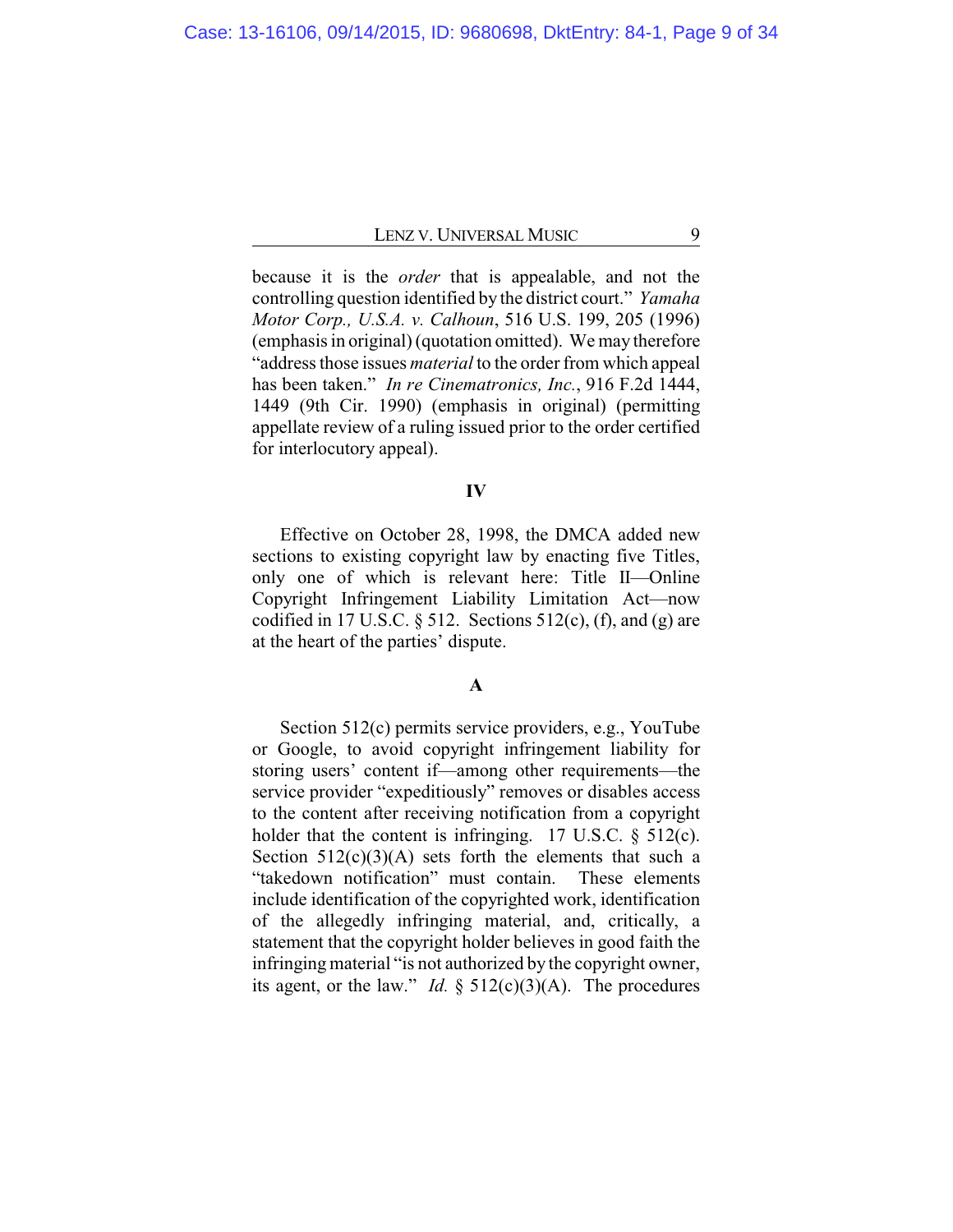outlined in  $\S$  512(c) are referred to as the DMCA's "takedown procedures."

To avoid liability for disabling or removing content, the service provider must notify the user of the takedown. *Id.*  $§ 512(g)(1)–(2)$ . The user then has the option of restoring the content bysending a counter-notification, which must include a statement of "good faith belief that the material was removed or disabled as a result of mistake or misidentification . . . ." *Id.*  $\S$  512(g)(3)(C). Upon receipt of a valid counter-notification, the service provider must inform the copyright holder of the counter-notification and restore the content within "not less than 10, nor more than 14, business days," unless the service provider receives notice that the copyright holder has filed a lawsuit against the user seeking to restrain the user's infringing behavior. *Id.*  $\S 512(g)(2)(B)$ –(C). The procedures outlined in  $\S 512(g)$  are referred to as the DMCA's "put-back procedures."

If an entity abuses the DMCA, it may be subject to liability under § 512(f). That section provides: "Any person who knowingly materially misrepresents under this section— $(1)$  that material or activity is infringing, or  $(2)$  that material or activity was removed or disabled by mistake or misidentification, shall be liable for any damages . . . ." *Id.* § 512(f). Subsection (1) generally applies to copyright holders and subsection (2) generally applies to users. Only subsection (1) is at issue here.

**B**

We must first determine whether 17 U.S.C.  $§ 512(c)(3)(A)(v)$  requires copyright holders to consider whether the potentially infringing material is a fair use of a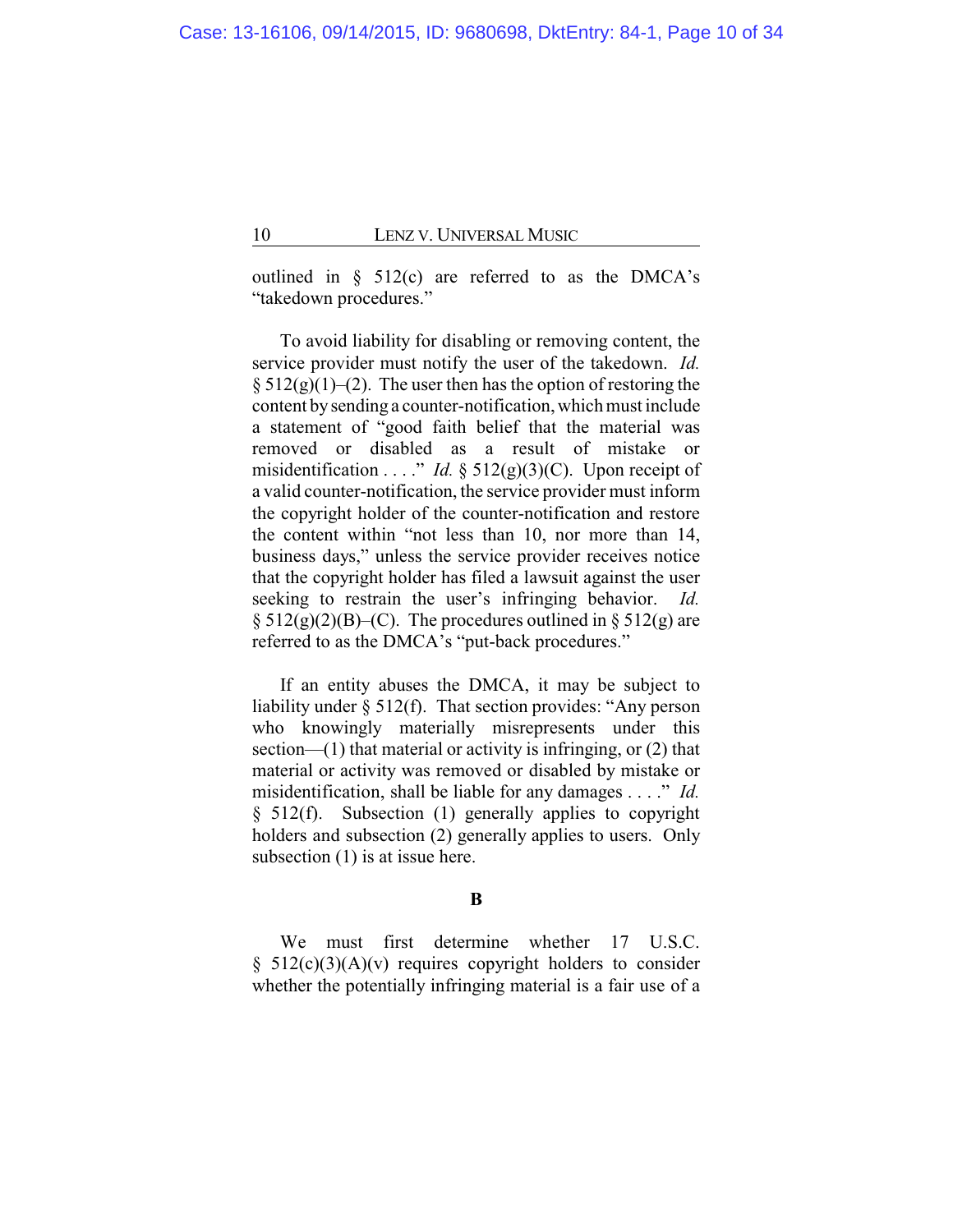copyright under 17 U.S.C. § 107 before issuing a takedown notification. Section  $512(c)(3)(A)(v)$  requires a takedown notification to include a "statement that the complaining party has a good faith belief that the use of the material in the manner complained of is not authorized by the copyright owner, its agent, or the law." The parties dispute whether fair use is an authorization under the law as contemplated by the statute—which is so far as we know an issue of first impression in any circuit across the nation. "Canons of statutory construction dictate that if the language of a statute is clear, we look no further than that language in determining the statute's meaning. . . . A court looks to legislative history only if the statute is unclear." *United States v. Lewis*, 67 F.3d 225, 228–29 (9th Cir. 1995) (citations omitted). We agree with the district court and hold that the statute unambiguously contemplates fair use as a use authorized by the law.

Fair use is not just excused by the law, it is wholly authorized by the law. In 1976, Congress codified the application of a four-step test for determining the fair use of copyrighted works:

> Notwithstanding the provisions of sections 106 and 106A, *the fair use of a copyrighted work*, . . . for purposes such as criticism, comment, news reporting, teaching (including multiple copies for classroom use), scholarship, or research, *is not an infringement of copyright*. In determining whether the use made of a work in any particular case is a fair use the factors to be considered shall include—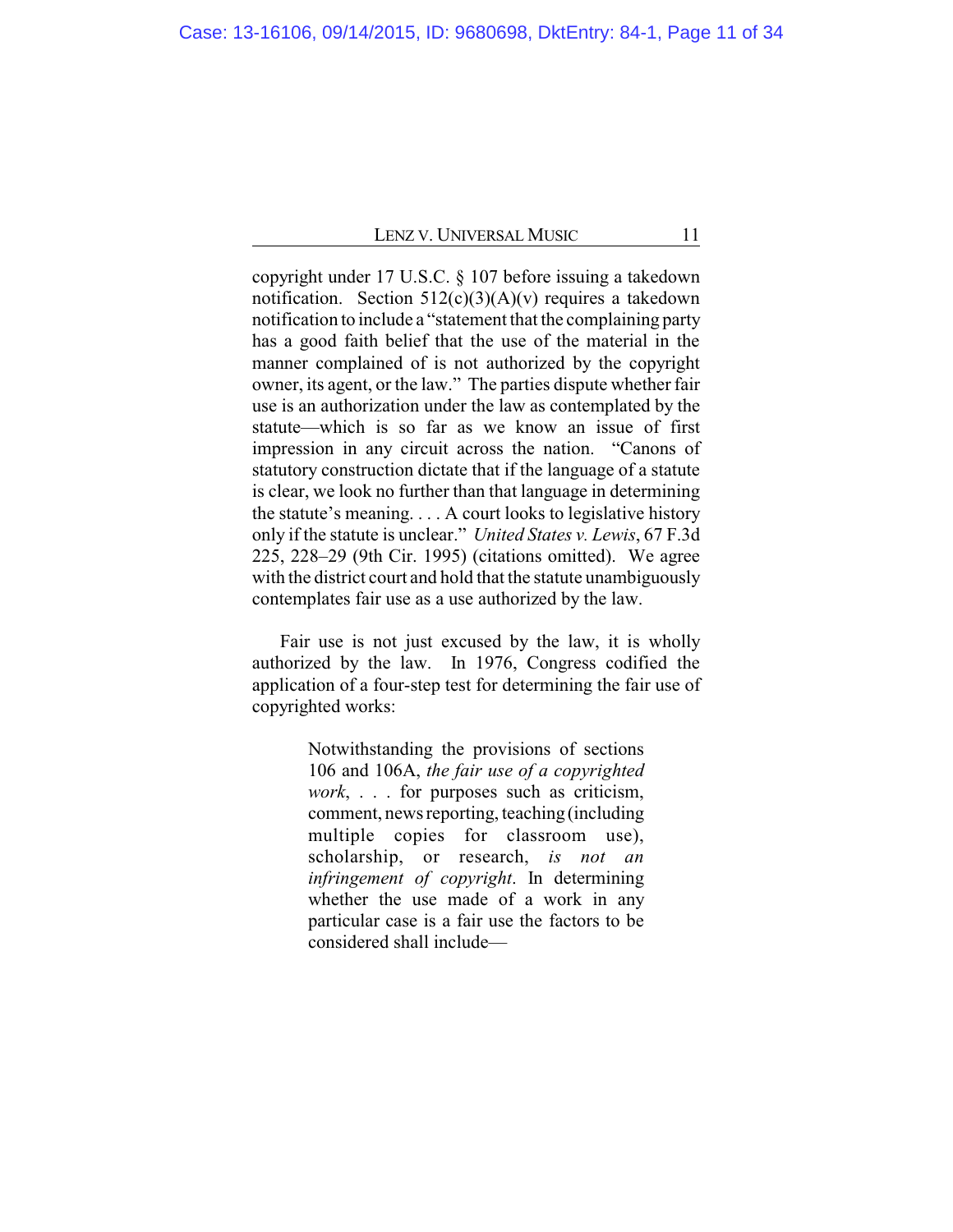(1) the purpose and character of the use, including whether such use is of a commercial nature or is for nonprofit educational purposes;

(2) the nature of the copyrighted work;

(3) the amount and substantiality of the portion used in relation to the copyrighted work as a whole; and

(4) the effect of the use upon the potential market for or value of the copyrighted work.

The fact that a work is unpublished shall not itself bar a finding of fair use if such finding is made upon consideration of all the above factors.

17 U.S.C. § 107 (emphasis added). The statute explains that the fair use of a copyrighted work is permissible because it is a non-infringing use.

While Title 17 of the United States Code ("Copyrights") does not define the term "authorize" or "authorized," "[w]hen there is no indication that Congress intended a specific legal meaning for the term, the court may look to sources such as dictionaries for a definition." *United States v. Mohrbacher*, 182 F.3d 1041, 1048 (9th Cir. 1999). Black's Law Dictionary defines "authorize" as "1. To give legal authority; to empower" and "2. To formally approve; to sanction." *Authorize*, Black's Law Dictionary (10th ed. 2014). Because 17 U.S.C. § 107 both "empowers" and "formally approves"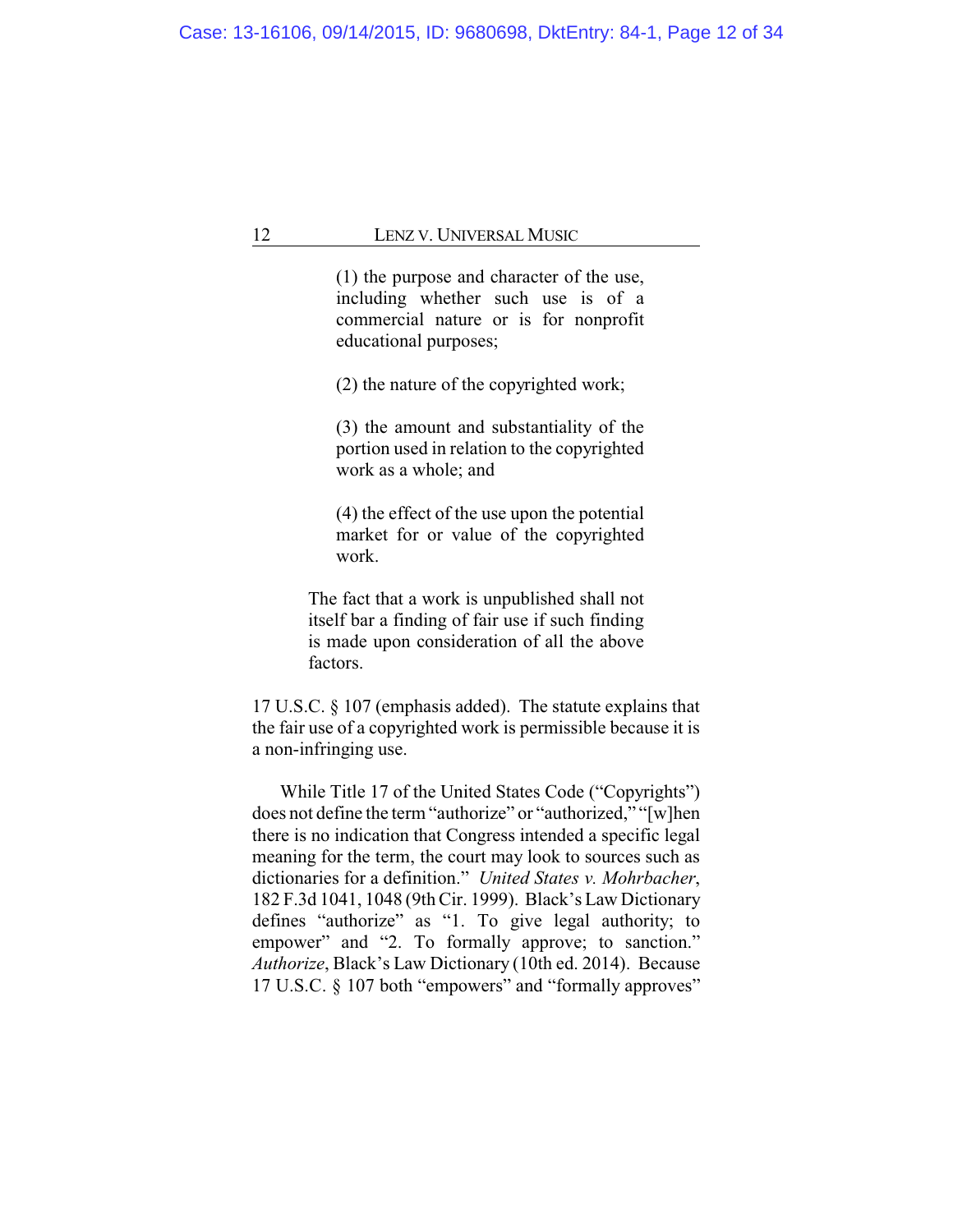the use of copyrighted material if the use constitutes fair use, fair use is "authorized by the law" within the meaning of § 512(c). *See also* 17 U.S.C. § 108(f)(4) ("Nothing in this section in any way affects the *right* of fair use as provided by section 107 . . . ." (emphasis added)).

Universal's sole textual argument is that fair use is not "authorized by the law" because it is an affirmative defense that excuses otherwise infringing conduct. Universal's interpretation is incorrect as it conflates two different concepts: an affirmative defense that is labeled as such due to the procedural posture of the case, and an affirmative defense that excuses impermissible conduct. Supreme Court precedent squarely supports the conclusion that fair use does not fall into the latter camp: "[A]nyone who . . . makes a fair use of the work is not an infringer of the copyright with respect to such use." *Sony Corp. of Am. v. Universal City Studios, Inc.*, 464 U.S. 417, 433 (1984).

Given that 17 U.S.C. § 107 expressly authorizes fair use, labeling it as an affirmative defense that excuses conduct is a misnomer:

> Although the traditional approach is to view "fair use" as an affirmative defense, . . . it is better viewed as a right granted by the Copyright Act of 1976. Originally, as a judicial doctrine without any statutory basis, fair use was an infringement that was excused—this is presumably why it was treated as a defense. As a statutory doctrine, however, fair use is not an infringement. Thus, since the passage of the 1976 Act, fair use should no longer be considered an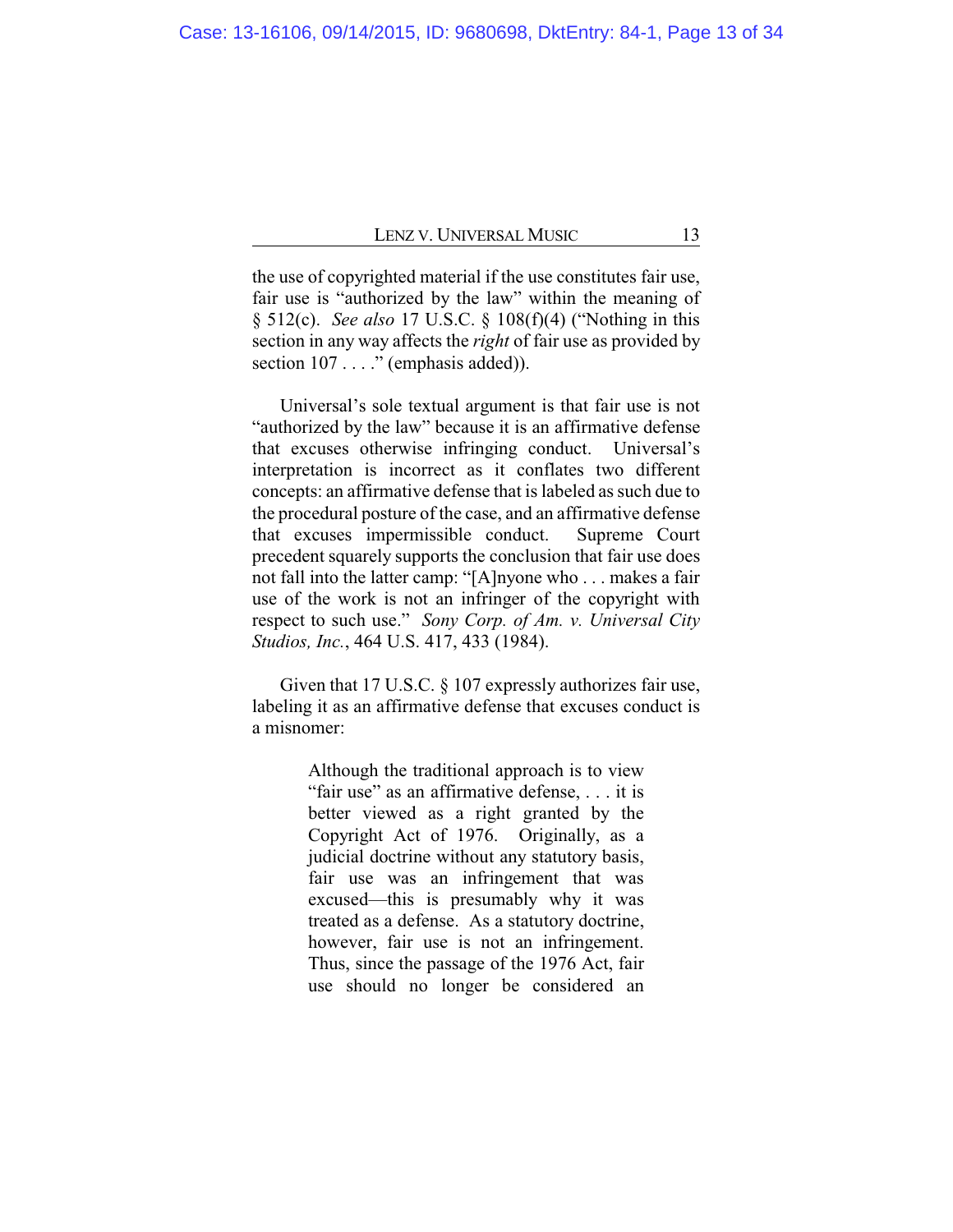infringement to be excused; instead, it is logical to view fair use as a right. Regardless of how fair use is viewed, it is clear that the burden of proving fair use is always on the putative infringer.

*Bateman v. Mnemonics, Inc.*, 79 F.3d 1532, 1542 n.22 (11th Cir. 1996); *cf.* Lydia Pallas Loren, *Fair Use: An Affirmative Defense?*, 90 Wash. L. Rev. 685, 688 (2015) ("Congress did not intend fair use to be an affirmative defense—a defense, yes, but not an affirmative defense."). Fair use is therefore distinct from affirmative defenses where a use infringes a copyright, but there is no liability due to a valid excuse, e.g., misuse of a copyright, *Practice Management Information Corp. v. American Medical Ass'n*, 121 F.3d 516, 520 (9th Cir. 1997), and laches, *Danjaq LLC v. Sony Corp.*, 263 F.3d 942, 950–51 (9th Cir. 2001).

Universal concedes it must give due consideration to other uses authorized by law such as compulsory licenses. The introductory language in 17 U.S.C. § 112 for compulsory licenses closely mirrors that in the fair use statute. *Compare* 17 U.S.C. § 112(a)(1) ("Notwithstanding the provisions of section 106, . . . it is not an infringement of copyright for a transmitting organization entitled to transmit to the public a performance or display of a work . . . to make no more than one copy or phonorecord of a particular transmission program embodying the performance or display . . . ."), *with id.* § 107 ("Notwithstanding the provisions of sections 106 and 106A, the fair use of a copyrighted work . . . is not an infringement of copyright."). That fair use may be labeled as an affirmative defense due to the procedural posture of the case is no different than labeling a license an affirmative defense for the same reason. *Compare Campbell v. Acuff-Rose Music, Inc.*,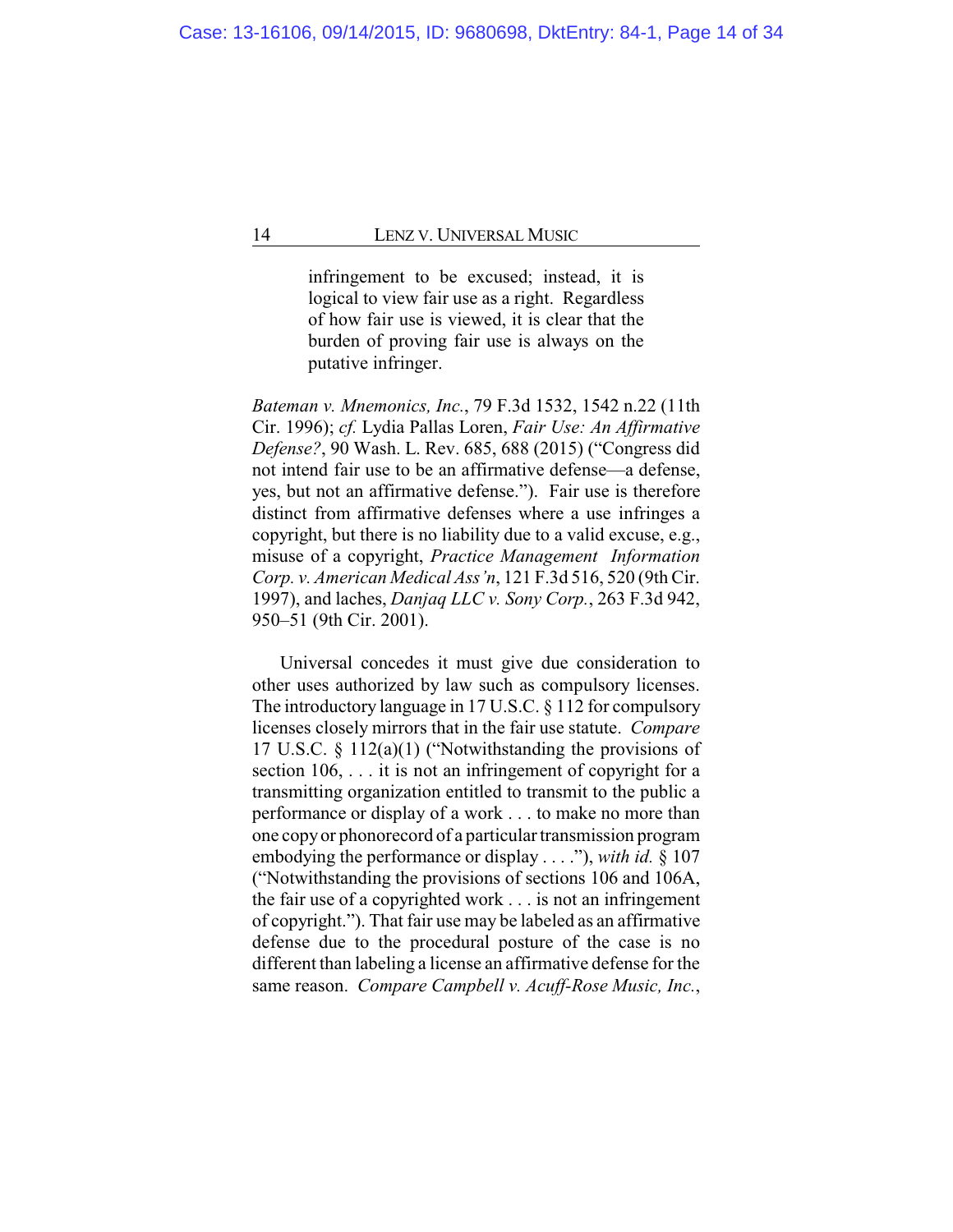510 U.S. 569, 573 & n.3, 590 (1994) (stating that "fair use is an affirmative defense" where the district court converted a motion to dismiss based on fair use into a motion for summary judgment), *with A&M Records, Inc. v. Napster, Inc.*, 239 F.3d 1004, 1025–26 (9th Cir. 2001) ("Napster contends that . . . the district court improperly rejected valid affirmative defenses of . . . implied license . . . ."). Thus, Universal's argument that it need not consider fair use in addition to compulsory licenses rings hollow.

Even if, as Universal urges, fair use is classified as an "*affirmative* defense," we hold—for the purposes of the DMCA—fair use is uniquely situated in copyright law so as to be treated differently than traditional affirmative defenses. We conclude that because 17 U.S.C. § 107 created a type of non-infringing use, fair use is "authorized by the law" and a copyright holder must consider the existence of fair use before sending a takedown notification under § 512(c).

## **C**

We must next determine if a genuine issue of material fact exists as to whether Universal knowinglymisrepresented that it had formed a good faith belief the video did not constitute fair use. This inquiry lies not in whether a court would adjudge the video as a fair use, but whether Universal formed a good faith belief that it was not. Contrary to the district court's holding, Lenz may proceed under an actual knowledge theory, but not under a willful blindness theory.

## **1**

Though Lenz argues Universal should have known the video qualifies for fair use as a matter of law, our court has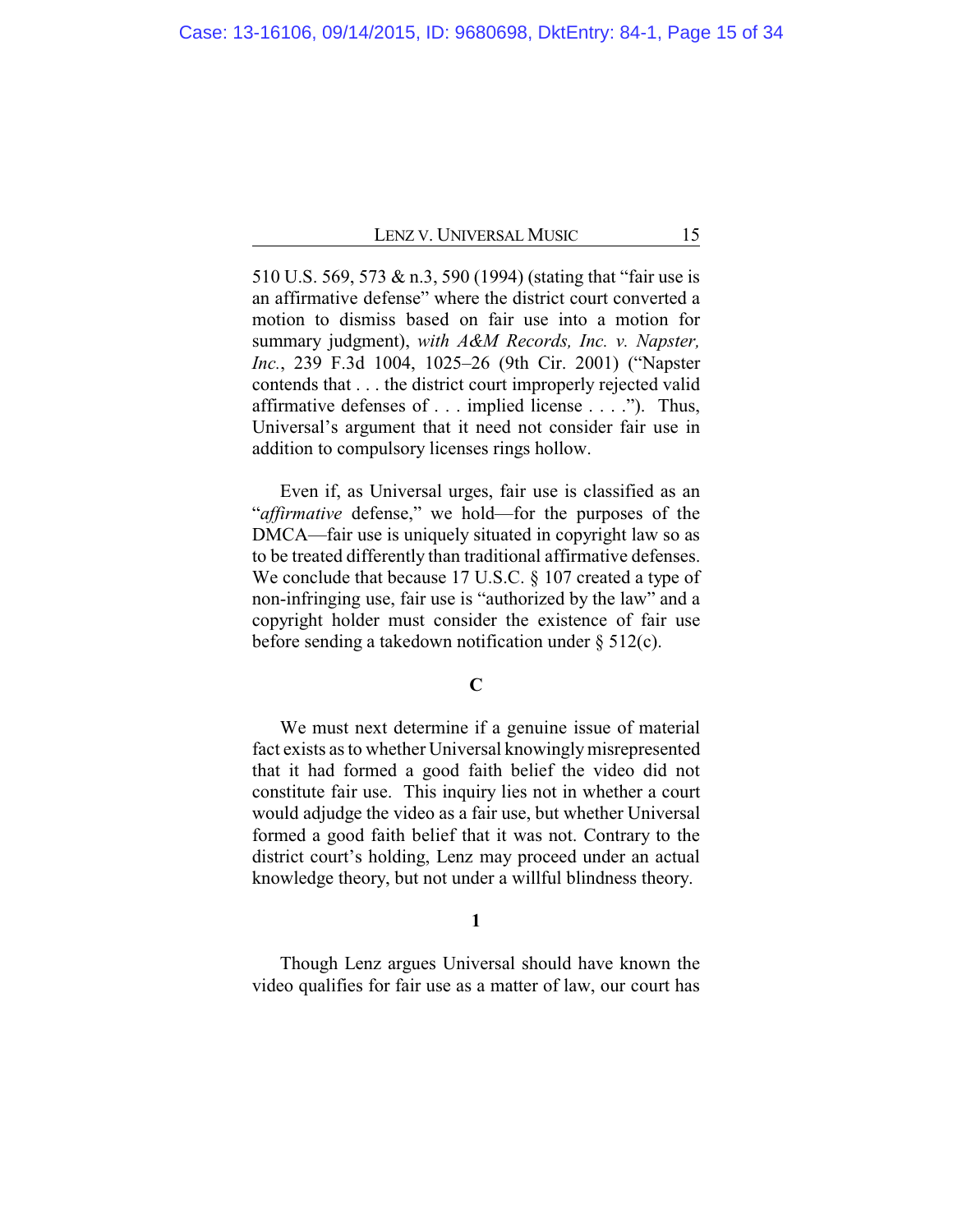already decided a copyright holder need only form a subjective good faith belief that a use is not authorized. *Rossi v. Motion Picture Ass'n of Am. Inc.*, 391 F.3d 1000 (9th Cir. 2004). In *Rossi*, we explicitly held that "the 'good faith belief' requirement in  $\S$  512(c)(3)(A)(v) encompasses a subjective, rather than objective standard." *Id.* at 1004. We further held:

> In  $\S$  512(f), Congress included an expressly limited cause of action for improper infringement notifications, imposing liability only if the copyright owner's notification is a knowing misrepresentation. A copyright owner cannot be liable simply because an unknowing mistake is made, even if the copyright owner acted unreasonably in making the mistake. Rather, there must be a demonstration of some actual knowledge of misrepresentation on the part of the copyright owner.

*Id.* at 1004–05 (citations omitted). Neither of these holdings are dictum. *See United States v. Johnson*, 256 F.3d 895, 914 (9th Cir. 2001) (en banc) ("[W]here a panel confronts an issue germane to the eventual resolution of the case, and resolves it after reasoned consideration in a published opinion, that ruling becomes the law of the circuit, regardless of whether doing so is necessary in some strict logical sense.").

As a result, Lenz's request to impose a subjective standard only with respect to factual beliefs and an objective standard with respect to legal determinations is untenable. Such a request grafts an objective standard onto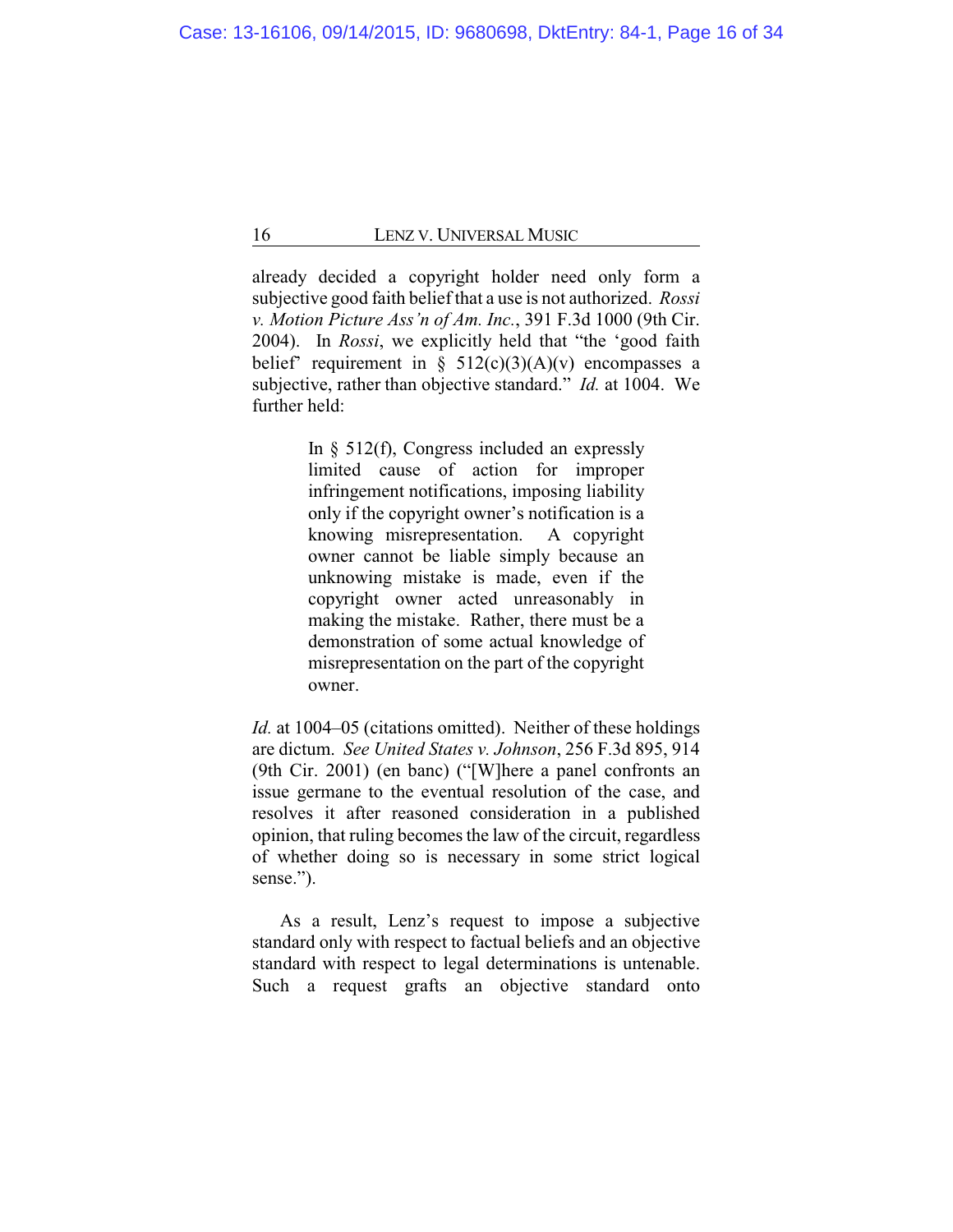§ 512(c)(3)(A)(v) directly in contravention to *Rossi*. *See Rossi*, 391 F.3d at 1004 ("When enacting the DMCA, Congress could have easily incorporated an objective standard of reasonableness. The fact that it did not do so indicates an intent to adhere to the subjective standard traditionally associated with a good faith requirement."). We therefore judge Universal's actions by the subjective beliefs it formed about the video.

Universal faces liability if it knowinglymisrepresented in the takedown notification that it had formed a good faith belief the video was not authorized by the law, i.e., did not constitute fair use. Here, Lenz presented evidence that Universal did not form any subjective belief about the video's fair use—one way or another— because it failed to consider fair use at all, and knew that it failed to do so. Universal nevertheless contends that its procedures, while not formally labeled consideration of fair use, were tantamount to such consideration. Because the DMCA requires consideration of fair use prior to sending a takedown notification, a jury must determine whether Universal's actions were sufficient to form a subjective good faith belief about the video's fair use or lack thereof.

To be clear, if a copyright holder ignores or neglects our unequivocal holding that it must consider fair use before sending a takedown notification, it is liable for damages under  $\S$  512(f). If, however, a copyright holder forms a subjective *good faith* belief the allegedly infringing material does not constitute fair use, we are in no position to dispute the copyright holder's belief even if we would have reached the opposite conclusion. A copyright holder who pays lip

**<sup>2</sup>**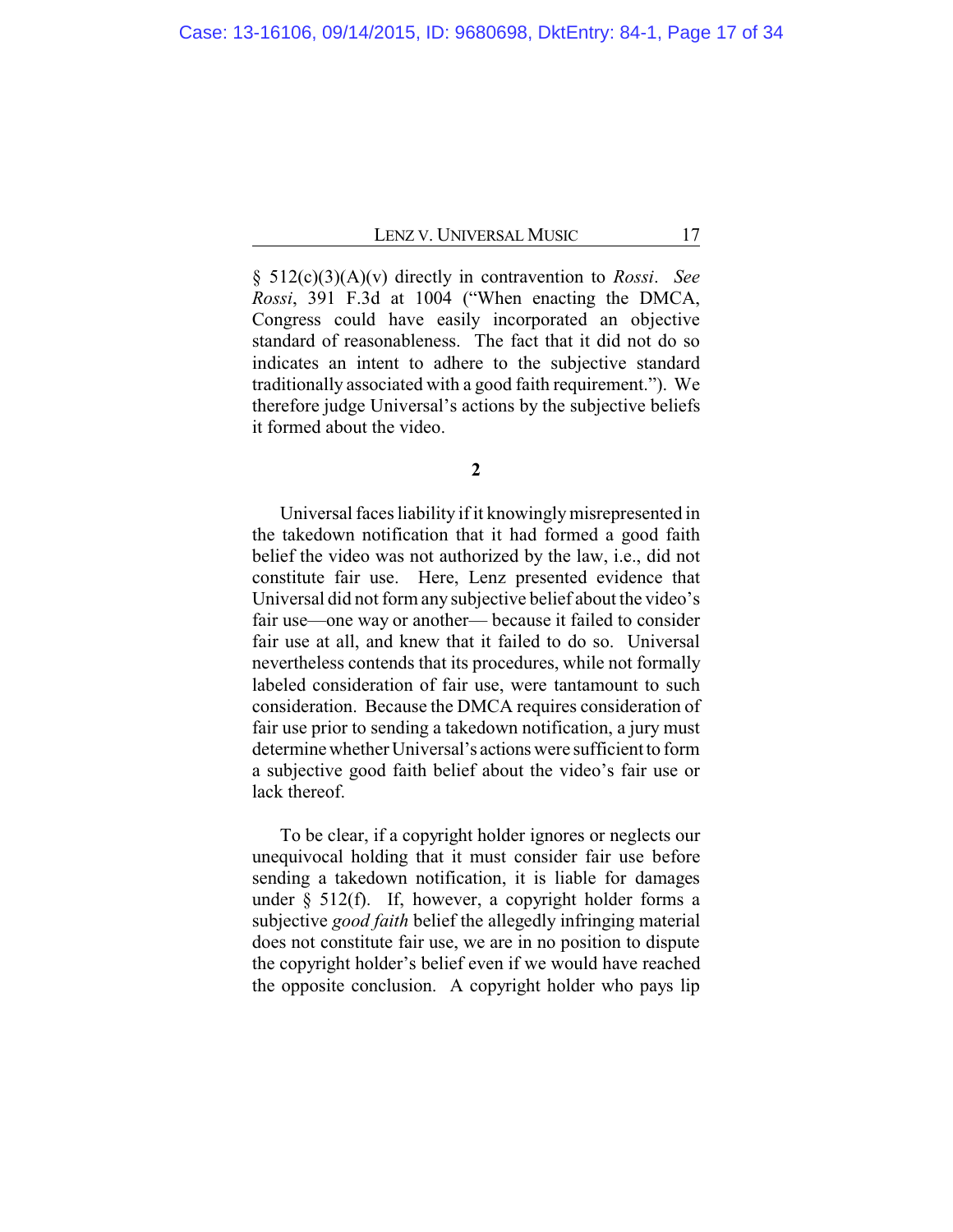service to the consideration of fair use by claiming it formed a good faith belief when there is evidence to the contrary is still subject to § 512(f) liability. *Cf. Disney Enters., Inc. v. Hotfile Corp.*, No. 11-cv-20427, 2013 WL 6336286, at \*48 (S.D. Fla. Sept. 20, 2013) (denying summary judgment of § 512(f) counterclaim due to "sufficient evidence in the record to suggest that [Plaintiff] Warner intentionallytargeted files it knew it had no right to remove"); *Rosen v. Hosting Servs., Inc.*, 771 F. Supp. 2d 1219, 1223 (C.D. Cal. 2010) (denying summary judgment of  $\S$  512(f) counterclaim where the takedown notification listed four URL links that did not contain content matching the description of the purportedly infringed material); *Online Policy Grp. v. Diebold, Inc.*, 337 F. Supp. 2d 1195, 1204–05 (N.D. Cal. 2004) ("[T]here is no genuine issue of fact that Diebold knew—and indeed that it specifically intended—that its letters to OPG and Swarthmore would result in prevention of publication of that content. . . . The fact that Diebold never actually brought suit against any alleged infringer suggests strongly that Diebold sought to use the DMCA's safe harbor provisions—which were designed to protect ISPs, not copyright holders—as a sword to suppress publication of embarrassing content rather than as a shield to protect its intellectual property.").

In order to comply with the strictures of § 512(c)(3)(A)(v), a copyright holder's consideration of fair use need not be searching or intensive. We follow *Rossi*'s guidance that formation of a subjective good faith belief does not require investigation of the allegedly infringing content. *See* 391 F.3d at 1003, 1005. We are mindful of the pressing crush of voluminous infringing content that copyright holders face in a digital age. But that does not excuse a failure to comply with the procedures outlined by Congress. *Cf. Lenz*, 572 F. Supp. 2d at 1155 ("[I]n the majority of cases, a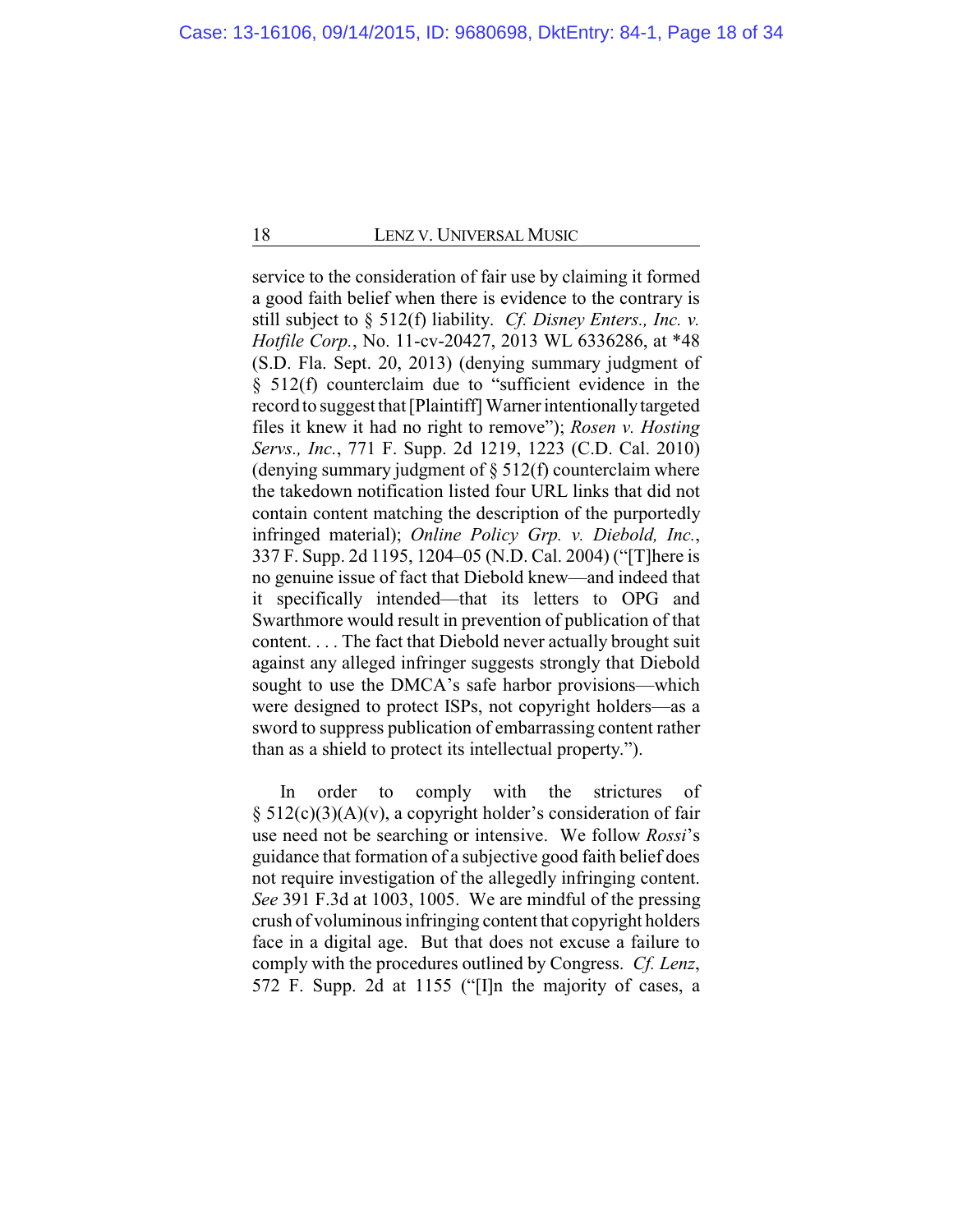consideration of fair use prior to issuing a takedown notice will not be so complicated as to jeopardize a copyright owner's ability to respond rapidly to potential infringements. The DMCA already requires copyright owners to make an initial review of the potentially infringing material prior to sending a takedown notice; indeed, it would be impossible to meet any of the requirements of Section 512(c) without doing so. A consideration of the applicability of the fair use doctrine simply is part of that initial review.").

We note, without passing judgment, that the implementation of computer algorithms appears to be a valid and good faith middle ground for processing a plethora of content while still meeting the DMCA's requirements to somehow consider fair use. *Cf. Hotfile*, 2013 WL 6336286, at \*47 ("The Court . . . is unaware of any decision to date that actually addressed the need for human review, and the statute does not specify how belief of infringement may be formed or what knowledge may be chargeable to the notifying entity."). For example, consideration of fair use may be sufficient if copyright holders utilize computer programs that automatically identify for takedown notifications content where: "(1) the video track matches the video track of a copyrighted work submitted by a content owner; (2) the audio track matches the audio track of that same copyrighted work; and (3) nearly the entirety . . . is comprised of a single copyrighted work." Brief for The Org. for Transformative Works, Public Knowledge & Int'l Documentary Ass'n as Amici Curiae Supporting Appellee at 29–30 n.8 (citing the Electronic Frontier Foundation website (link unavailable)).

Copyright holders could then employ individuals like Johnson to review the minimal remaining content a computer program does not cull. *See* Brief for The Recording Indus.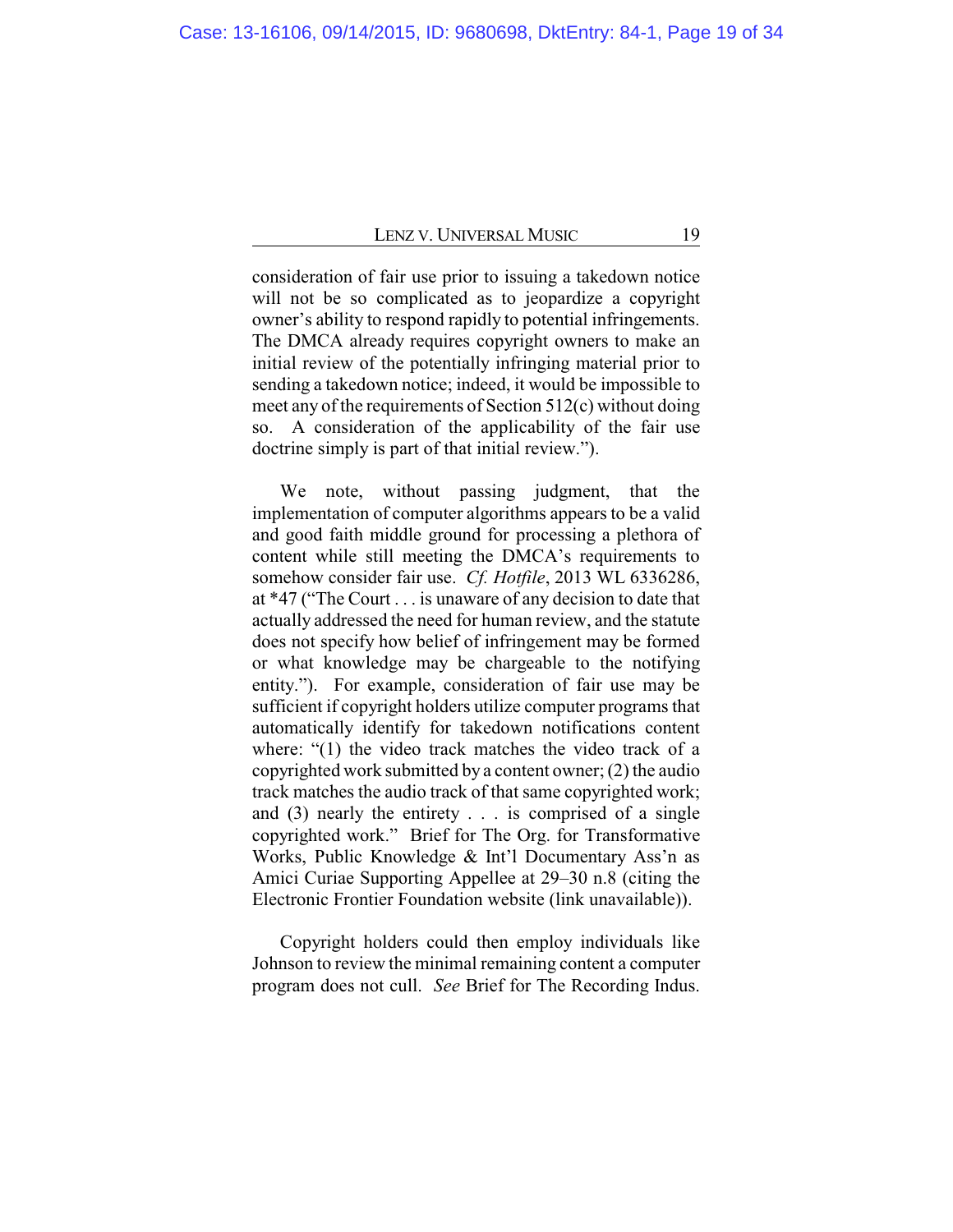Ass'n of Am. as Amici Curiae Supporting Appellants at 15 ("[T]he RIAA has an entire department dedicated to identifying infringement and issuing takedown requests."); *see also Hotfile*, 2013 WL 6336286, at \*14. During oral argument Universal explained that service providers now use screening algorithms. However, we need not definitively decide the issue here because Universal did not proffer any evidence that—at the time it sent the takedown notification to Lenz—it used a computer program to identify potentially infringing content.

**3**

We hold the willful blindness doctrine may be used to determine whether a copyright holder "knowingly materially misrepresent[ed]" that it held a "good faith belief" the offending activity was not a fair use. *See* 17 U.S.C.  $\S$  512(c)(3)(A)(v), (f). "[T]he willful blindness doctrine may be applied, in appropriate circumstances, to demonstrate knowledge or awareness of specific instances of infringement under the DMCA." *Viacom Int'l, Inc. v. YouTube, Inc.*, 676 F.3d 19, 35 (2d Cir. 2012) (interpreting how a party can establish the "actual knowledge"—a subjective belief required by § 512(c)(1)(A)(I)); *see also UMG Recordings, Inc. v. Shelter Capital Partners LLC*, 718 F.3d 1006, 1023 (9th Cir. 2013) ("Of course, a service provider cannot willfully bury its head in the sand to avoid obtaining such specific knowledge." (citing *Viacom*, 676 F.3d at 31)). But, based on the specific facts presented during summary judgment, we reject the district court's conclusion that Lenz may proceed to trial under a willful blindness theory.

To demonstrate willful blindness a plaintiff must establish two factors: "(1) the defendant must subjectively believe that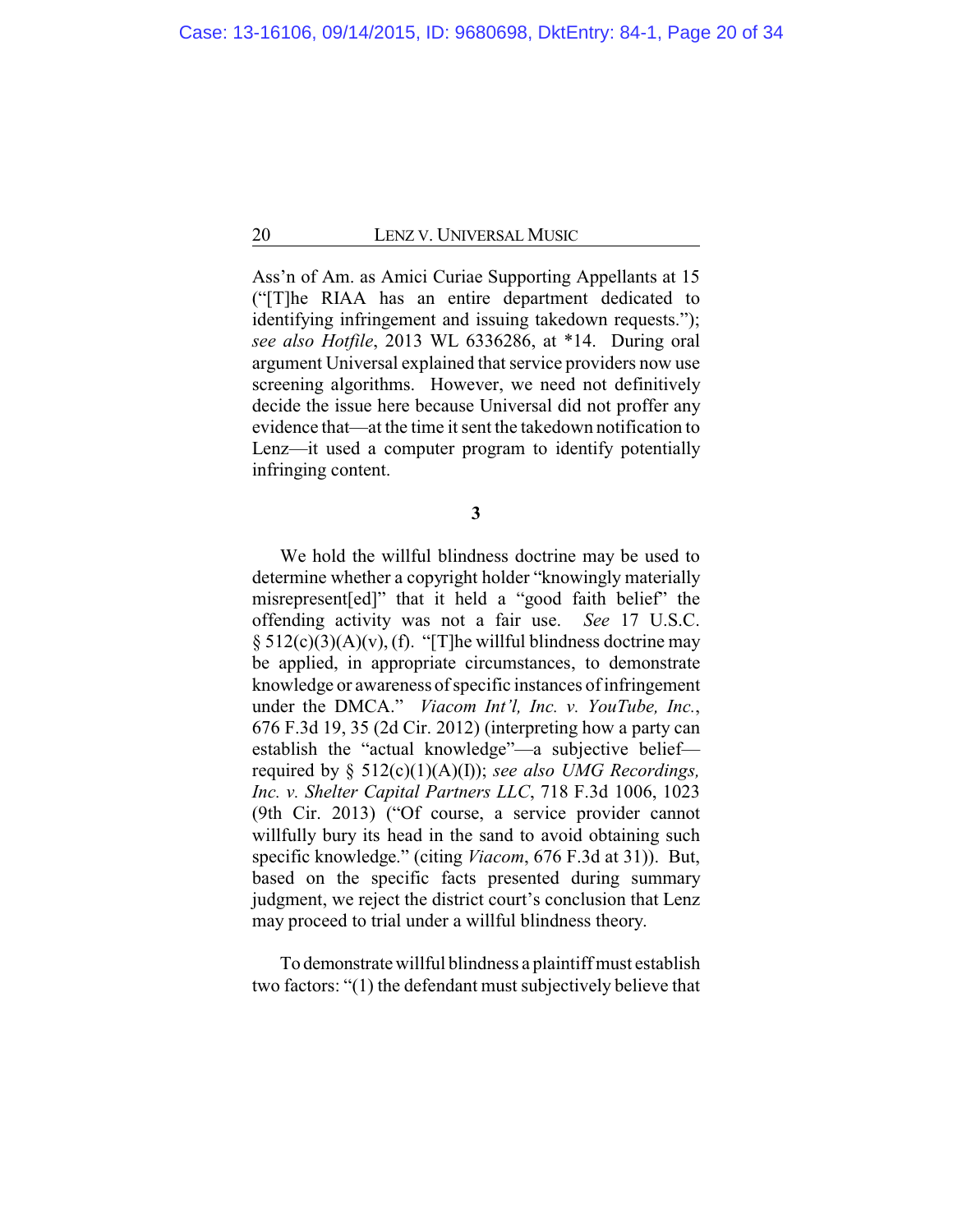there is a high probability that a fact exists and (2) the defendant must take deliberate actions to avoid learning of that fact." *Global-Tech Appliances, Inc. v. SEB S.A.*, 131 S. Ct. 2060, 2070 (2011). "Under this formulation, a willfully blind defendant is one who takes deliberate actions to avoid confirming a high probability of wrongdoing and who can almost be said to have actually known the critical facts." *Id.* at 2070–71. To meet the *Global-Tech* test, Lenz must demonstrate a genuine issue as to whether—before sending the takedown notification—Universal (1) subjectively believed there was a high probability that the video constituted fair use, and (2) took deliberate actions to avoid learning of this fair use.

On summary judgment Lenz failed to meet a threshold showing of the first factor. To make such a showing, Lenz must provide evidence from which a juror could infer that Universal was aware of a high probability the video constituted fair use. *See United States v. Yi*, 704 F.3d 800, 805 (9th Cir. 2013). But she failed to provide any such evidence. The district court therefore correctly found that "Lenz does not present evidence suggesting Universal subjectively believed either that there was a high probability any given video might make fair use of a Prince composition or her video in particular made fair use of Prince's song 'Let's Go Crazy.'" Yet the district court improperly denied Universal's motion for summary judgment on the willful blindness theory because Universal "has not shown that it *lacked* a subjective belief." By finding blame with Universal's inability to show that it "*lacked* a subjective belief," the district court improperly required Universal to meet its burden of persuasion, even though Lenz had failed to counter the initial burden of production that Universal successfully carried. *See Celotex Corp. v. Catrett*, 477 U.S.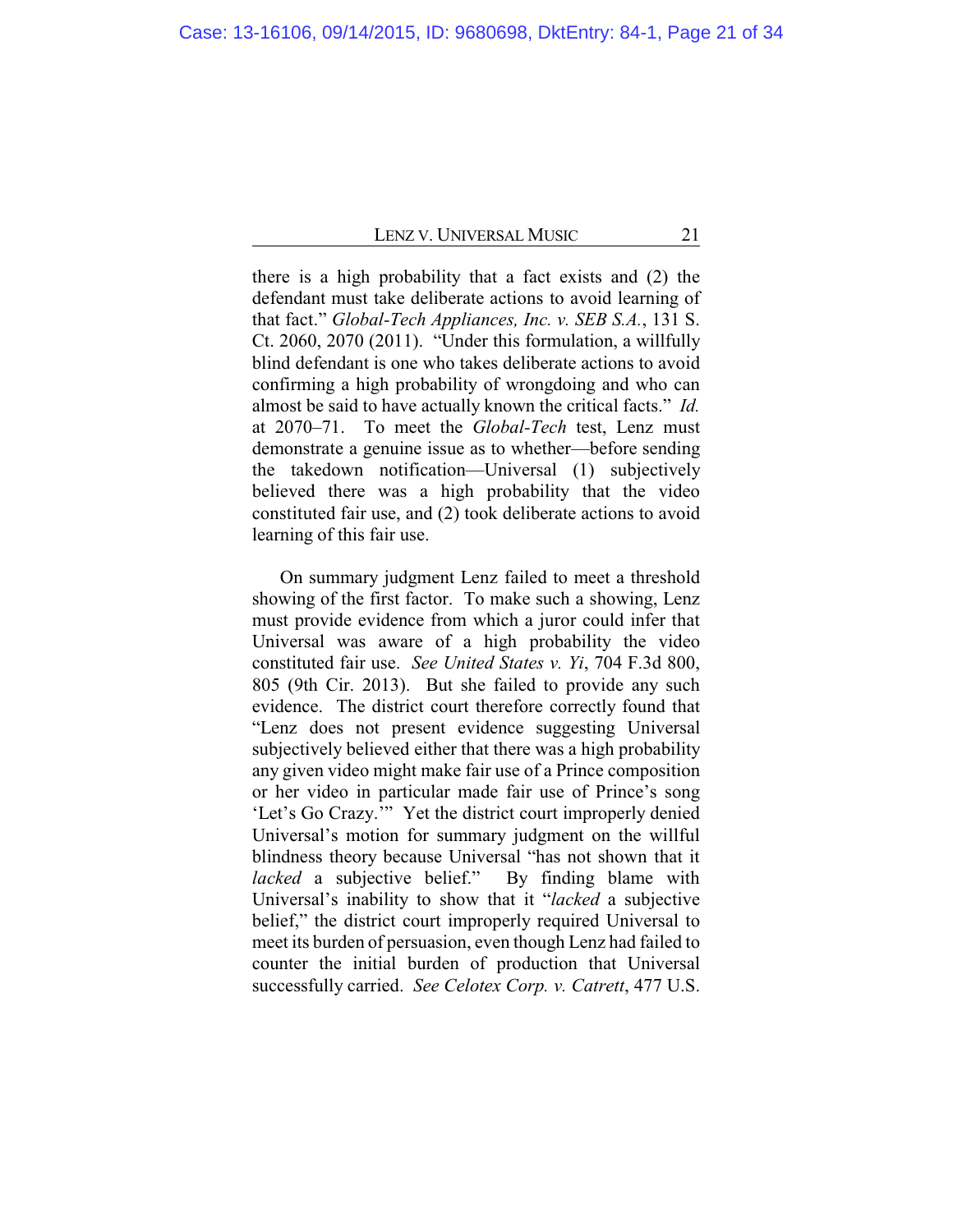317, 322 (1986); *Nissan Fire & Marine Ins. Co. v. Fritz Cos., Inc.*, 210 F.3d 1099, 1102 (9th Cir. 2000). Lenz may not therefore proceed to trial on a willful blindness theory.

## **V**

Section 512(f) provides for the recovery of "any damages, including costs and attorneys['] fees, incurred by the alleged infringer . . . who is injured by such misrepresentation, as the result of the service provider relying upon such misrepresentation in removing or disabling access to the material or activity claimed to be infringing . . . ." 17 U.S.C. § 512(f). We hold a plaintiff may seek recovery of nominal damages for an injury incurred as a result of a  $\S$  512(f) misrepresentation.

Universal incorrectly asserts that Lenz must demonstrate she incurred "actual monetary loss." Section 512(k) provides a definition for "monetary relief" as "damages, costs, attorneys['] fees, and any other form of monetary payment." The term "monetary relief" appears in  $\S 512(a)$ , (b)(1), (c)(1), and (d), but is notably absent from  $\S$  512(f). As a result, the damages an alleged infringer may recover under § 512(f) from "any person" are broader than monetary relief.**<sup>3</sup>** *Cf. United States v. James*, 478 U.S. 597, 605 (1986) ("Congress' choice of the language '*any* damage' . . . undercuts a narrow construction."), *abrogated on other grounds by Cent. Green Co. v. United States*, 531 U.S. 425 (2001). Because Congress specified the recovery of "any damages," we reject

**<sup>3</sup>** Title I of the DMCA specifies recovery for "actual damages." 17 U.S.C. § 1203(c)(1)(A). If Congress intended to similarly limit the recovery of § 512(f) damages to pecuniary losses, it could have chosen to do so.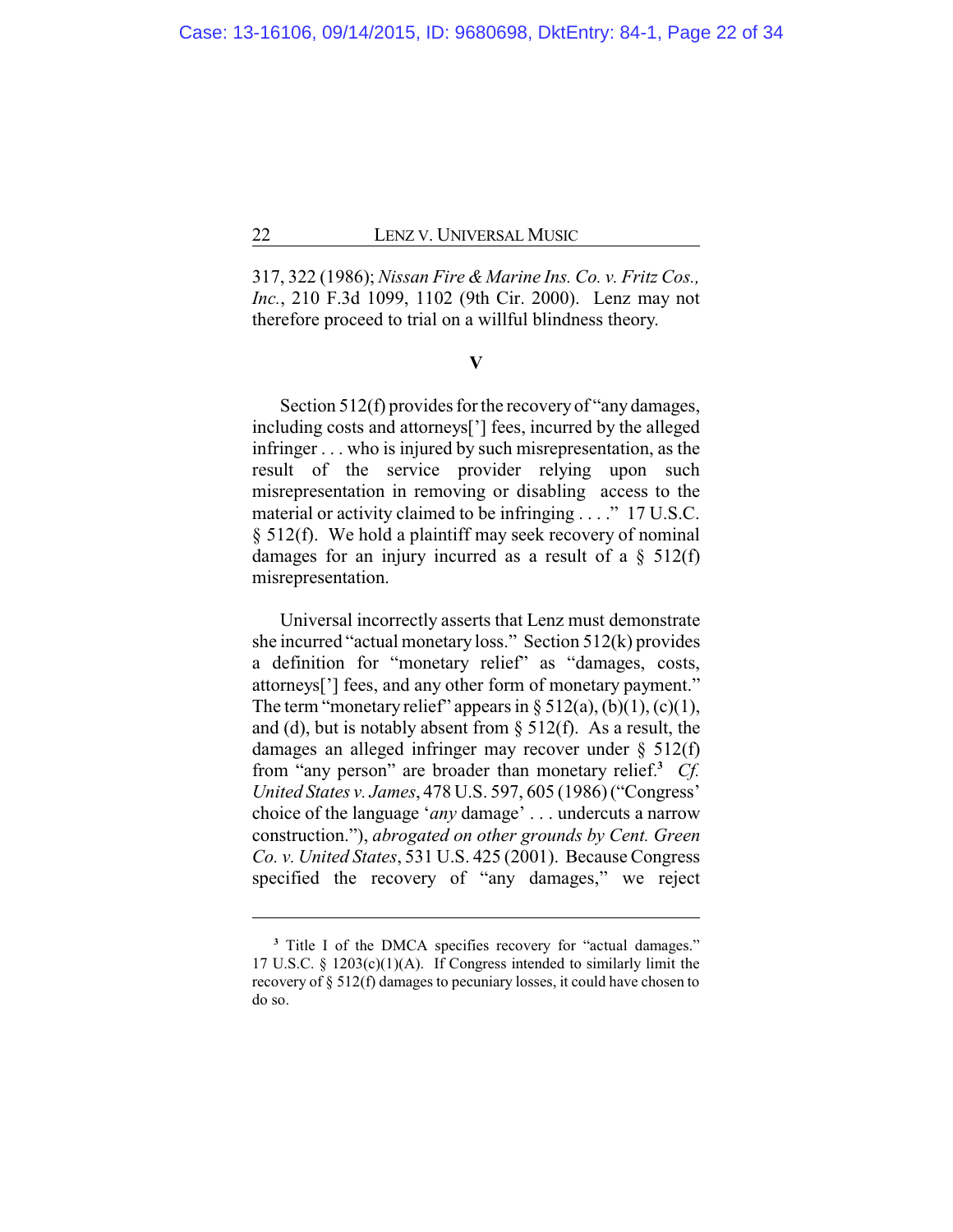Universal's contention that Congress did not indicate its intent to depart from the common law presumption that a misrepresentation plaintiff must have suffered a monetary loss. *See Keene Corp. v. United States*, 508 U.S. 200, 208 (1993) ("Where Congress includes particular language in one section of a statute but omits it in another, it is generally presumed that Congress acts intentionally and purposely in the disparate inclusion or exclusion." (quotation omitted)).

Lenz may seek recovery of nominal damages due to an unquantifiable harm suffered as a result of Universal's actions.**<sup>4</sup>** The DMCA is akin to a statutorily created intentional tort whereby an individual may recover nominal damages for a "knowinglymaterial misrepresent[ation] under this section [512]." 17 U.S.C. § 512(f); *cf. Memphis Cmty. Sch. Dist. v. Stachura*, 477 U.S. 299, 305 (1986) ("We have repeatedly noted that 42 U.S.C. § 1983 creates a species of tort liability in favor of persons who are deprived of rights, privileges, or immunities secured to them bythe Constitution. Accordingly, when § 1983 plaintiffs seek damages for violations of constitutional rights, the level of damages is ordinarily determined according to principles derived from the common law of torts." (quotation and citations omitted)).

"In a number of common law actions associated with intentional torts, the violation of the plaintiff's right has generally been regarded as a kind of legal damage in itself. The plaintiff who proves an intentional physical tort to the person or to property can always recover nominal damages."

**<sup>4</sup>** Lenz may not recover nominal damages for "impairment of free speech rights." No authority supports the recovery of nominal damages caused by a private actor's chilling of free speech rights. All of the cases Lenz cites address challenges to governmental action.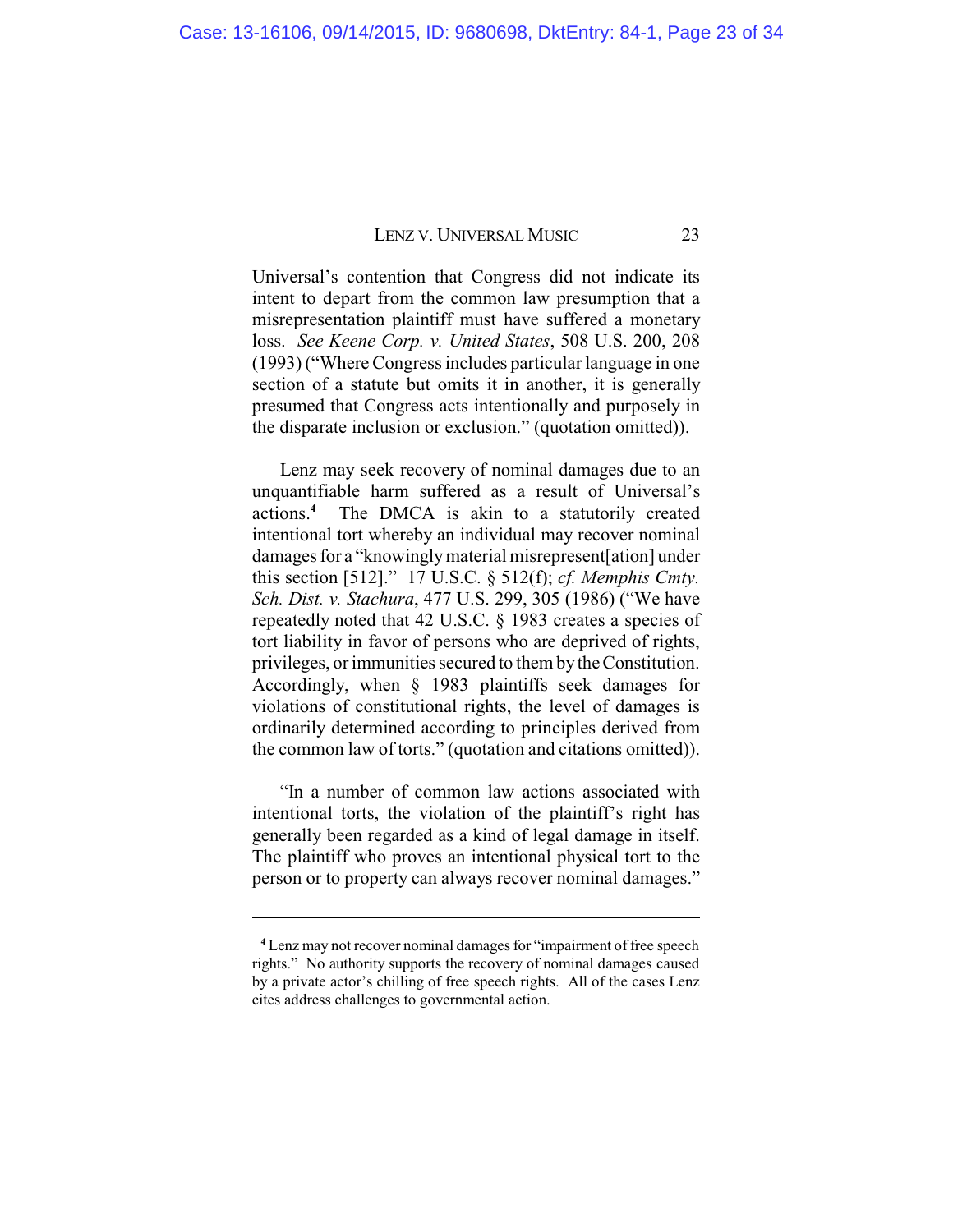3 Dan B. Dobbs et al., *The Law of Torts* § 480 (2d ed. 2011). The tort need not be physical in order to recover nominal damages. Defamation, for example, permits the recovery of nominal damages:

> A nominal damage award can be justified in a tort action only if there is some reason for awarding a judgment in favor of a claimant who has not proved or does not claim a compensable loss with sufficient certainty to justify a recovery of compensatory or actual damages. There may be such a reason in an action for defamation, since a nominal damage award serves the purpose of vindicating the plaintiff's character by a verdict of the jury that establishes the falsity of the defamatory matter.

W. Page Keeton et al., *Prosser and Keeton on Torts* § 116A, at 845 (5th ed. 1984). Also, individuals may recover nominal damages for trespass to land, even though the trespasser's "presence on the land causes no harm to the land [or] its possessor . . . ." Restatement (Second) of Torts § 163 & cmts. d, e (1965).

The district court therefore properly concluded in its 2010 order:

> The use of "any damages" suggests strongly Congressional intent that recovery be available for damages even if they do not amount to . . . substantial economic damages .... Requiring a plaintiff who can [show that the copyright holder knowingly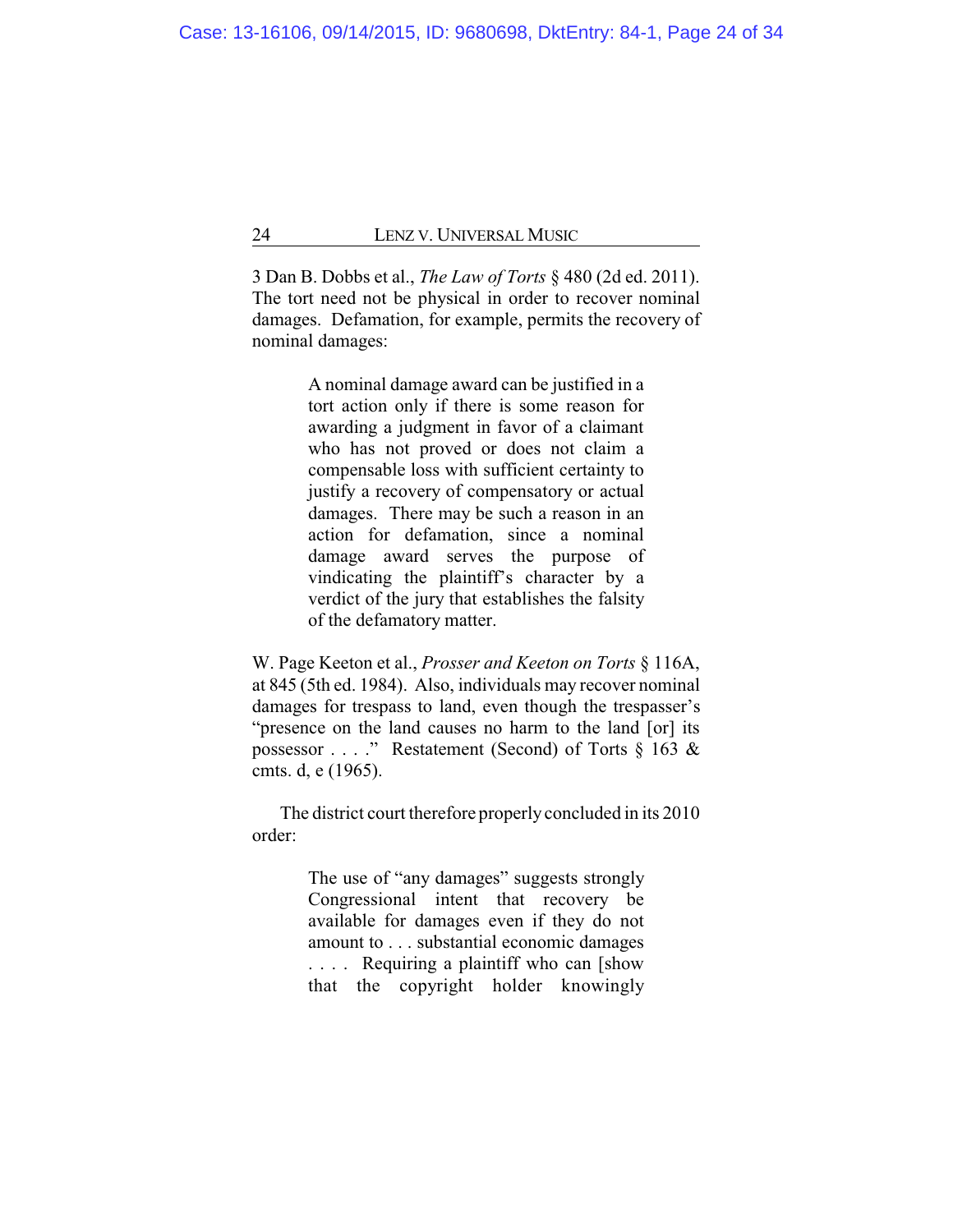misrepresented its subjective good faith] to demonstrate in addition not only that she suffered damages but also that those damages were economic and substantial would vitiate the deterrent effect of the statute.

*Lenz v. Universal Music Corp.*, No. C 07-3783 JF, 2010 WL 702466, at \*10 (N.D. Cal. Feb. 25, 2010). Relying on this opinion, the Southern District of Florida held the same. *Hotfile*, 2013 WL 6336286, at \*48 ("[T]he Court observes that the quantity of economic damages to Hotfile's system is necessarily difficult to measure with precision and has led to much disagreement between the parties and their experts. Notwithstanding this difficulty, the fact of injury has been shown, and Hotfile's expert can provide the jury with a non-speculative basis to assess damages.").

We agree that Lenz may vindicate her statutorily created rights by seeking nominal damages. Because a jury has not yet determined whether Lenz will prevail at trial, we need not decide the scope of recoverable damages, i.e., whether she may recover expenses following the initiation of her  $\S 512(f)$ suit or *pro bono* costs and attorneys' fees, both of which arose as a result of the injury incurred.

## **VI**

Copyright holders cannot shirk their duty to consider—in good faith and prior to sending a takedown notification whether allegedly infringing material constitutes fair use, a use which the DMCA plainly contemplates as authorized by the law. That this step imposes responsibility on copyright holders is not a reason for us to reject it. *Cf. Consumer Prod. Safety Comm'n v. GTE Sylvania, Inc.*, 447 U.S. 102, 123–24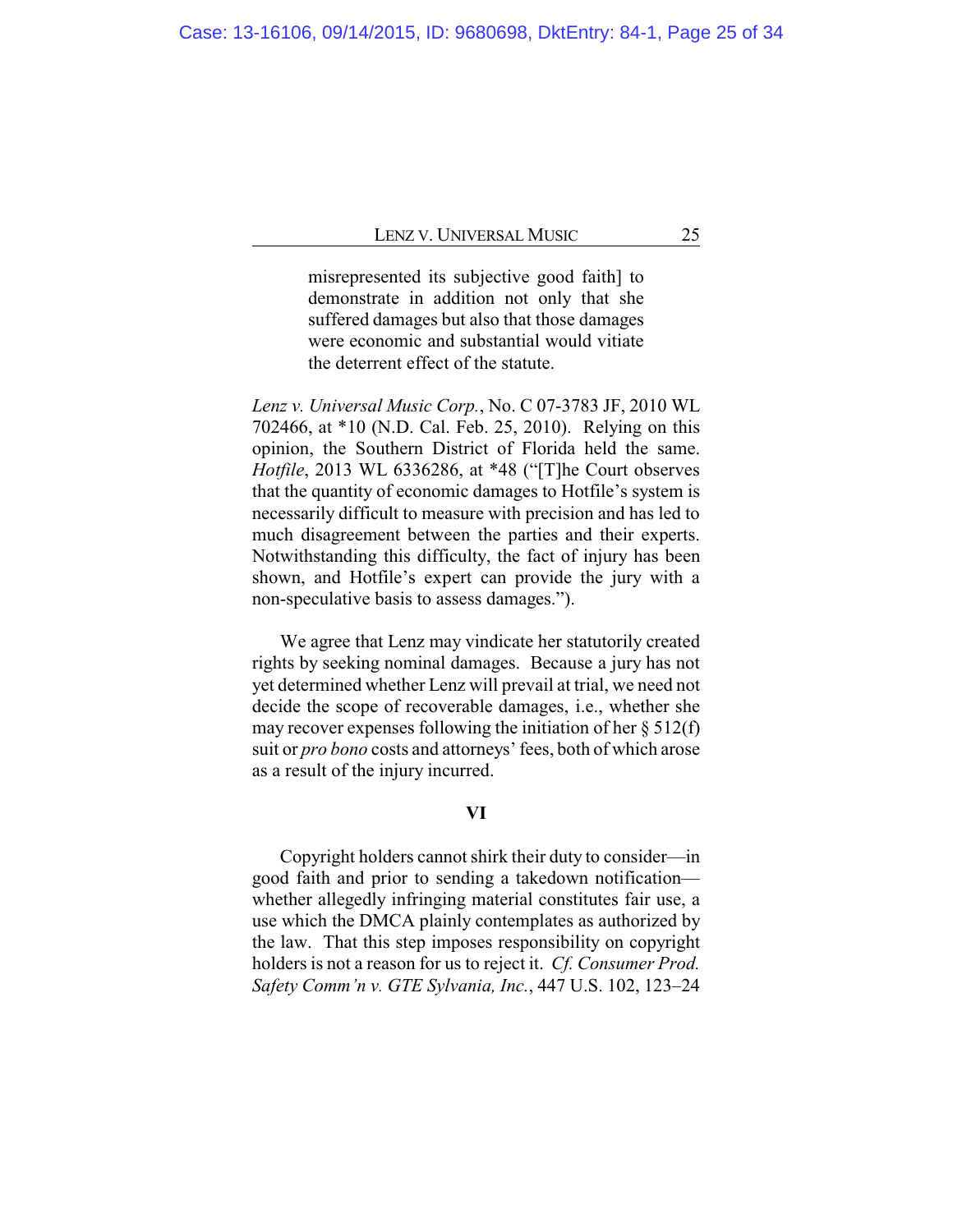(1980) ("[A]ny increased burdens imposed on the Commission as a result of its compliance with [the Consumer Product Safety Act] were intended by Congress in striking an appropriate balance between the interests of consumers and the need for fairness and accuracywith respect to information disclosed by the Commission. Thus, petitioners' claim that the Commission's compliance with the requirements of [the Act] will impose undue burdens on the Commission is properly addressed to Congress, not to this Court."). We affirm the district court's order denying the parties' crossmotions for summary judgment.

**AFFIRMED.** Each party shall bear its own costs.

M. SMITH, Circuit Judge, concurring in part, dissenting in part, and concurring in the judgment:

I concur in all but Part IV.C of the majority opinion, and concur in the judgment. Because I disagree with the majority's approach to three issues, I respectfully dissent from Part IV.C.

First, I question whether  $\S 512(f)$  directly prohibits a party from misrepresenting that it has formed a good faith belief that a work is subject to the fair use doctrine. I construe the plain text of the statute to prohibit misrepresentations that a work is infringing, not misrepresentations about the party's diligence in forming its belief that the work is infringing. Second, I disagree that there is any material dispute about whether Universal considered fair use. Because Universal did not consider fair use, it may be held liable for "knowingly" misrepresenting that the video was infringing,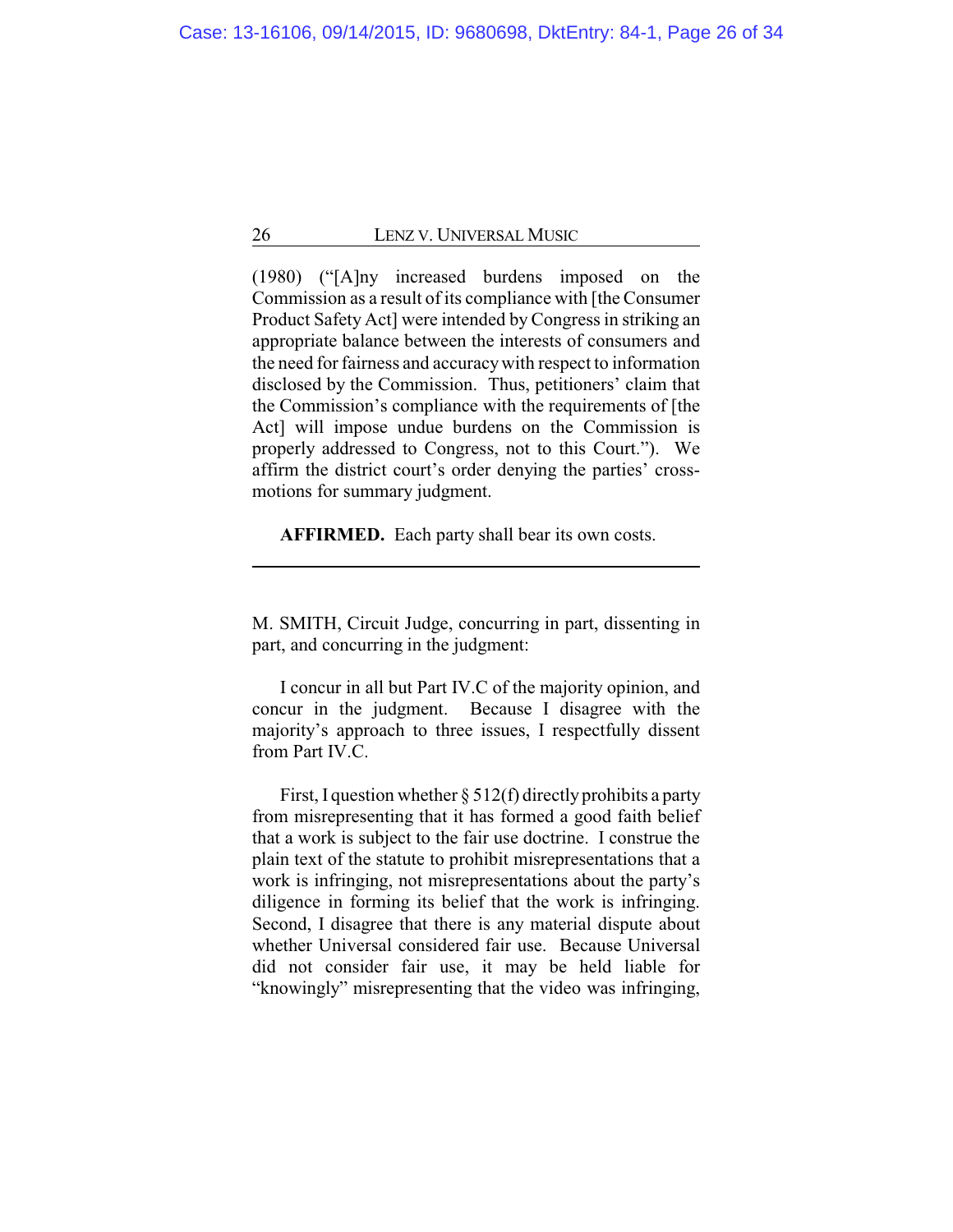if it should be determined that the video is a non-infringing fair use. Universal's misrepresentation, if any, was knowing because Universal knew it had not considered fair use, and therefore knew it lacked a basis to conclude that the video was infringing. Third, I do not believe that the willful blindness doctrine applies where, as here, a party has failed to consider fair use and affirmatively misrepresents that a work is infringing.

I fully agree with the majority's conclusion that  $§ 512(c)(3)(A)(v)$  requires copyright holders to consider whether potentially infringing material is a fair use before issuing a takedown notice. As the majority opinion explains, a takedown notice must contain "[a] statement that the complaining party has a good faith belief that use of the material in the manner complained of is not authorized by the copyright owner, its agent, or the law." 17 U.S.C.  $§ 512(c)(3)(A)(v)$ . Because fair use of copyrighted material is not an infringement of copyright, such use is "authorized by . . . the law." *See id*. § 107. Therefore, in order to form "a good faith belief that use of the material in the manner complained of is not authorized by . . . the law," *id*.  $§ 512(c)(3)(A)(v)$ , a party must consider the doctrine of fair use.

Where I part ways with the majority is in the proper analysis of Universal's misrepresentation. The majority concludes that "Universal faces liability if it knowingly misrepresented in the takedown notification that it had formed a good faith belief the video was not authorized by the law, i.e., did not constitute fair use." An unstated premise of this conclusion is that Universal impliedly represented that it had considered fair use when it certified in its takedown notification that it held a good faith belief that the video was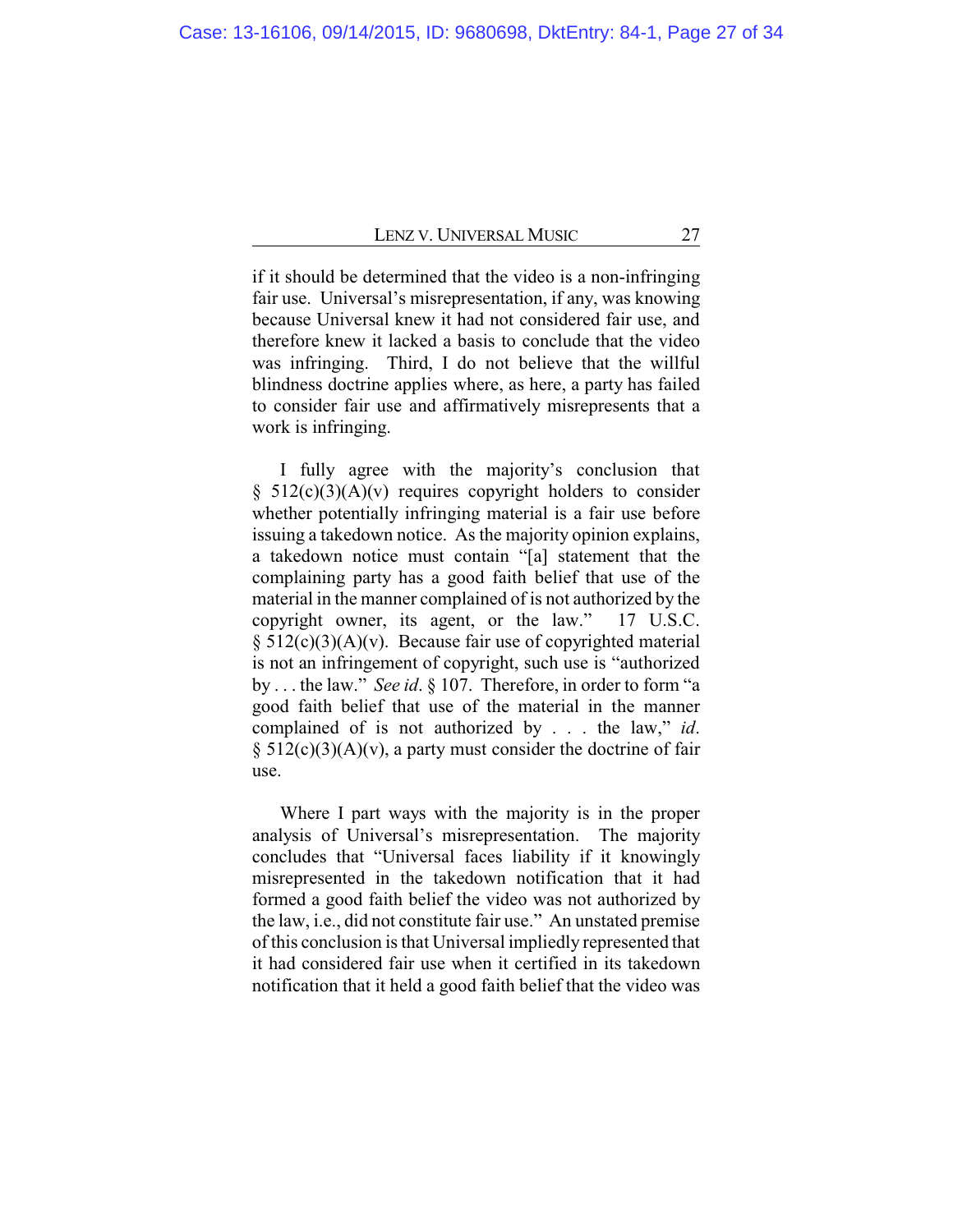not authorized by the law. Under the majority's approach, Universal's liability depends upon the truth or falsity of its implied assertion that it held a good faith belief about whether the video was a fair use.

However, I do not construe  $\S$  512(f) to directly prohibit a party from falsely implying that it has considered fair use. *Cf. Rossi v. Motion Picture Ass'n of Am., Inc.*, 391 F.3d 1000, 1004–05 (9th Cir. 2004) (noting that § 512(f) is "an expressly limited cause of action"). Section 512(f) provides that "[a]ny person who *knowingly* materially misrepresents under this section . . . *that material or activity is infringing* . . . shall be liable for any damages." (emphases added). The plain text of the statute prohibits parties from misrepresenting that *a work is infringing*, not from misrepresenting that they have considered fair use.

In my view, the relevant representation in this case is Universal's assertion that the video is infringing. Universal's liability under § 512(f) depends initially on the disputed issue of whether the video is subject to the fair use doctrine. If the video is a fair use, Universal's representation that the video is infringing was false.

This does not end the inquiry, of course, because  $\S 512(f)$ only applies to "knowing[]" misrepresentations, not to innocent or negligent misrepresentations. The majority approach does not squarely address  $\S$  512(f)'s "knowingly" requirement. In *Rossi v. Motion Picture Association of America Inc.*, we observed that "[a] copyright owner cannot be liable [under  $\S$  512(f)] simply because an unknowing mistake is made, even if the copyright owner acted unreasonably in making the mistake. Rather, there must be a demonstration of *some actual knowledge of*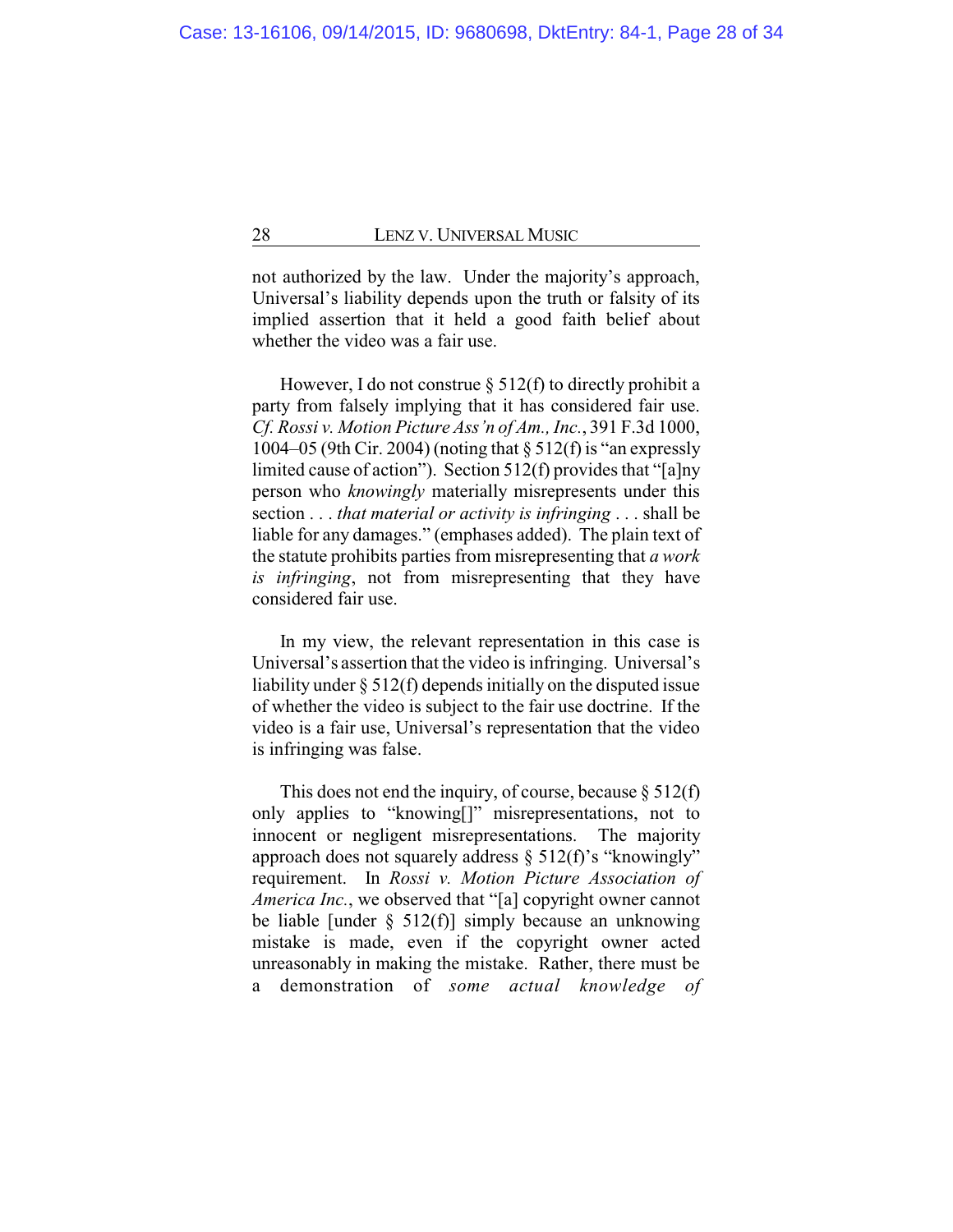*misrepresentation* on the part of the copyright owner." 391 F.3d at 1005 (citation omitted) (emphasis added). Universal urges us to construe *Rossi* to mean that a party must subjectively believe that the fact it asserts is false in order to be liable under  $\S$  512(f). If this is indeed the meaning of *Rossi*, it is difficult to see how Lenz can possibly prevail.**<sup>1</sup>**

Section 512(f)'s "knowingly" requirement should not be construed this restrictively. Universal may be held liable for knowingly misrepresenting that the video was infringing if, knowing it had not considered whether the video was a fair use, it erroneously asserted that it was infringing. A party cannot truthfully represent that a work subject to the fair use doctrine is infringing if the party has knowingly failed to consider whether the doctrine applies. Section 107 plainly states that "the fair use of a copyrighted work . . . is not an infringement of copyright." The requirement that a party hold a "good faith" belief that "the infringing material is not authorized by the law" would be rendered meaningless if parties could wholly omit to consider whether the material was a fair use, and was therefore not an "infringing material" at all.

This reading of  $\S$  512(f) does not conflict with our decision in *Rossi*. A party that knowingly fails to consider

**<sup>1</sup>** The majority opinion implies that Universal would be liable if its actions were not sufficient to form a good faith belief about fair use, and that this is a disputed issue for the jury. But if Universal's proposed construction of *Rossi* is correct, Universal would not be liable merely because its actions were not sufficient to form a good faith belief about fair use. Instead, it would only be liable if it *knew* its actions were not sufficient. Otherwise, Universal would not have "knowingly" misrepresented that it had formed a good faith belief about fair use.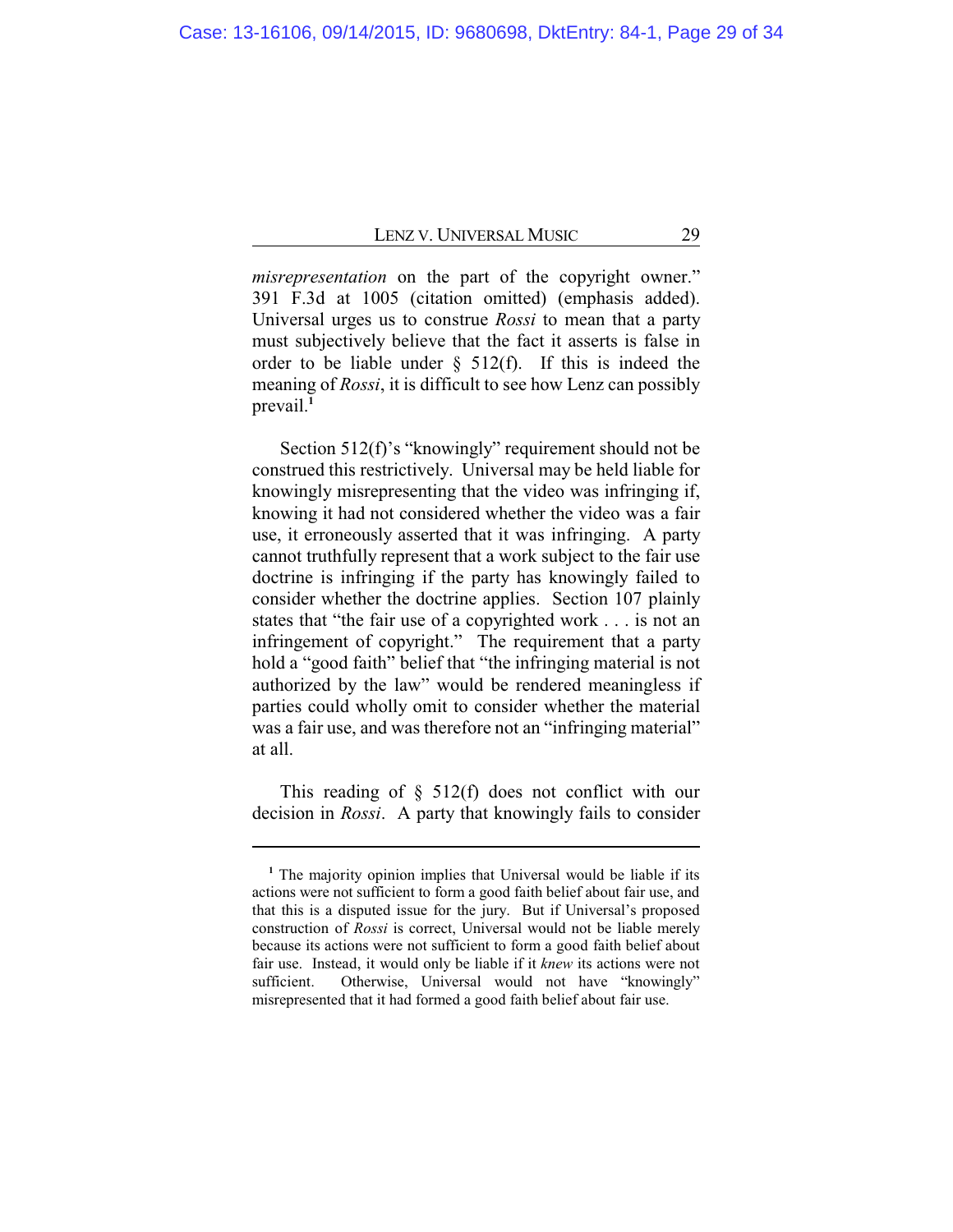fair use before erroneously asserting that a work is infringing has "some actual knowledge of misrepresentation," *Rossi*, 391 F.3d at 1005, because the party knows that, having failed to consider fair use, it lacks a basis to assert that the work is infringing.

This construction of "knowingly" is consistent with common law principles of deceit and fraudulent misrepresentation. Under these principles, a misrepresentation is knowing if the party knows it is ignorant of the truth or falsity of its representation. For example, in *Cooper v. Schlesinger*, 111 U.S. 148, 155 (1884), the Supreme Court stated that "a statement recklessly made, without knowledge of its truth, [is] a false statement knowinglymade, within the settled rule." *See also Sovereign Pocahontas Co. v. Bond*, 120 F.2d 39, 39–40 (D.C. Cir. 1941); *Knickerbocker Merch. Co. v. United States*, 13 F.2d 544, 546 (2d Cir. 1926); *L J Mueller Furnace Co. v. Cascade Foundry Co.*, 145 F. 596, 600 (3d Cir. 1906); *Hindman v. First Nat'l Bank*, 112 F. 931, 944 (6th Cir. 1902).

Construing "knowingly" to include assertions made in conscious ignorance of their truth or falsity is also consistent with the principles of the Second Restatement of Torts. The Second Restatement provides that "[a] misrepresentation is fraudulent if the maker (a) knows or believes that the matter is not as he represents it to be, (b) does not have the confidence in the accuracy of his representation that he states or implies, or (c) *knows that he does not have the basis for his representation that he states or implies*." Restatement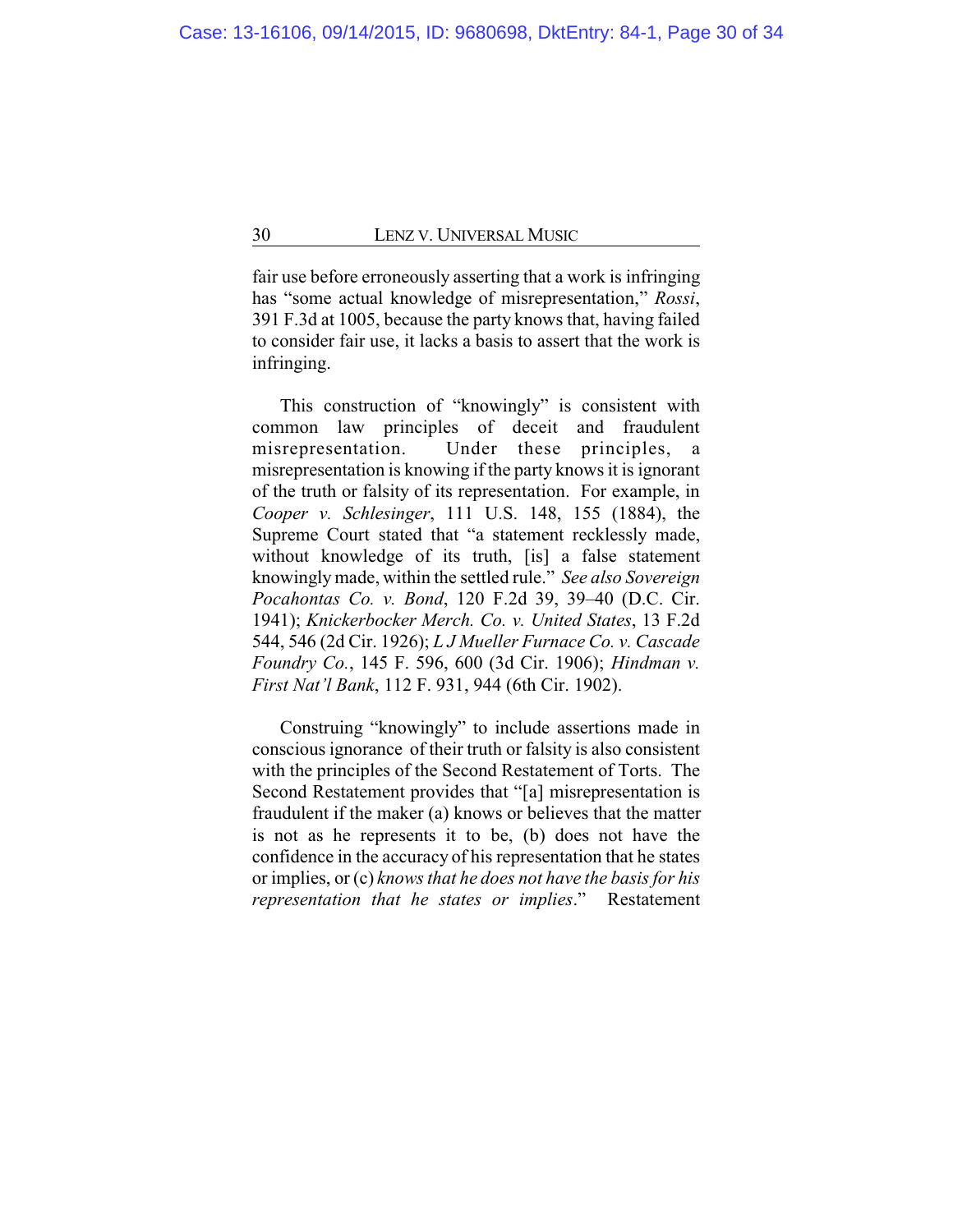(Second) of Torts  $\delta$  526 (emphasis added).<sup>2</sup> Under these principles, Universal faces liability if it misrepresented that the video was infringing, knowing that it lacked a basis to conclude that the video was not a fair use.

It is undisputed that Universal did not consider fair use before sending the takedown notice. Its policy was to send takedown notices if "the composition was the focus of the video," that is, where "[t]hemusic [was] prominentlyfeatured in the video." I disagree with the majority's conclusion that there is a factual dispute regarding whether applying this policy in this case could have been "sufficient to form a subjective good faith belief about the video's fair use or lack thereof." Section 107 explicitly enumerates the factors to be considered in assessing whether a work is a fair use. 17 U.S.C. § 107. Universal's policy of determining whether "the composition was the focus of the video" simply did not permit it to form an opinion about how the fair use factors applied to the video.**<sup>3</sup>** Moreover, Universal *knew* it lacked a

**<sup>2</sup>** The Second Restatement refers to "fraudulent misrepresentation," rather than "knowing" misrepresentation. *See* Restatement (Second) of Torts § 526. However, as the Restatement clarifies, the requirement that a misrepresentation be "fraudulent" "solely" refers to the party's knowledge of misrepresentation. *Compare id*. cmt. a. ("The word 'fraudulent' is here used as referring solely to the maker's knowledge of the untrue character of his representation. This element of the defendant's conduct frequently is called 'scienter' by the courts."), *with Rossi*, 391 F.3d at 1005 ("[T]here must be a demonstration of some actual knowledge of misrepresentation on the part of the copyright owner."). It is therefore instructive to examine the Restatement definition of "fraudulent" in construing the meaning of "knowingly."

**<sup>3</sup>** The majority opinion implies that a copyright holder could form a good faith belief that a work was not a fair use by utilizing computer programs that automatically identify possible infringing content. I agree that such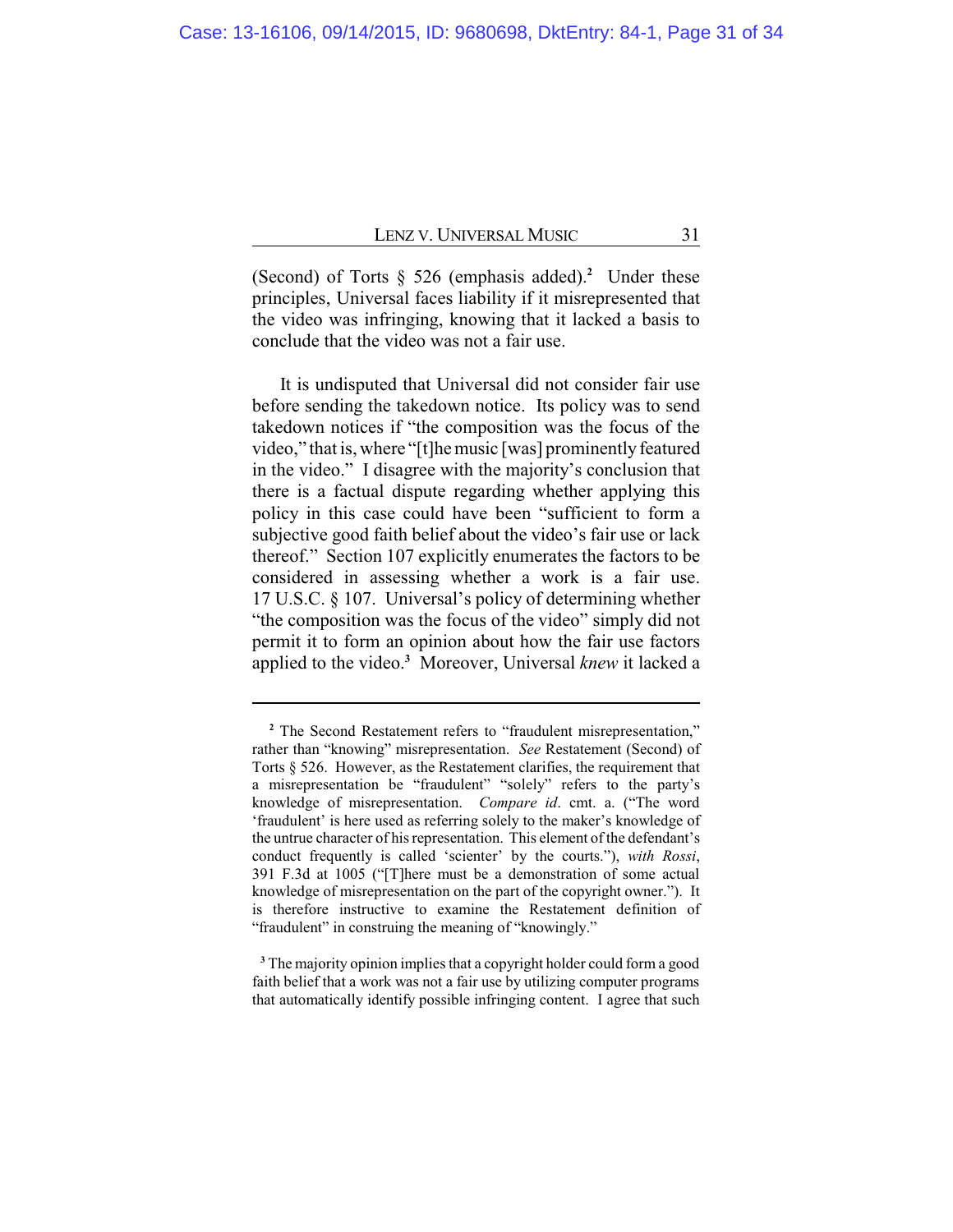basis to conclude that the work was infringing, because it knew that if this video was a fair use, it was not infringing. Section 107 states as much explicitly. *Id*.

The sole disputed issue in this case was whether Universal's representation that the video was infringing was false–that is, whether the video was a fair use. Universal knew that a fair use was not infringing, knew that it had not considered fair use, and nonetheless asserted that the video was infringing. Universal may be held to account if the video was not infringing, because it knew it lacked a basis to assert that it was.

I also have doubts about whether the willful blindness doctrine is relevant to analyzing whether a misrepresentation is "knowing[]" under  $\S$  512(f). The doctrine was originally applied to "criminal statutes requir[ing] proof that a defendant acted knowingly or willfully." *See Global-Tech Appliances, Inc. v. SEB S.A.*, 131 S. Ct. 2060, 2068 (2011). Courts reasoned that defendants could not avoid criminal liability under such statutes "by deliberately shielding themselves from clear evidence of critical facts that are

programs may be useful in identifying infringing content. However, the record does not disclose whether these programs are currently capable of analyzing fair use. Section 107 specifically enumerates the factors to be considered in analyzing fair use. These include: "the purpose and character of the use, including whether such use is of a commercial nature or is for nonprofit educational purposes"; "the nature of the copyrighted work"; "the amount and substantiality of the portion used in relation to the copyrighted work as a whole"; and "the effect of the use upon the potential market for or value of the copyrighted work." 17 U.S.C. § 107. For a copyright holder to rely solely on a computer algorithm to form a good faith belief that a work is infringing, that algorithm must be capable of applying the factors enumerated in § 107.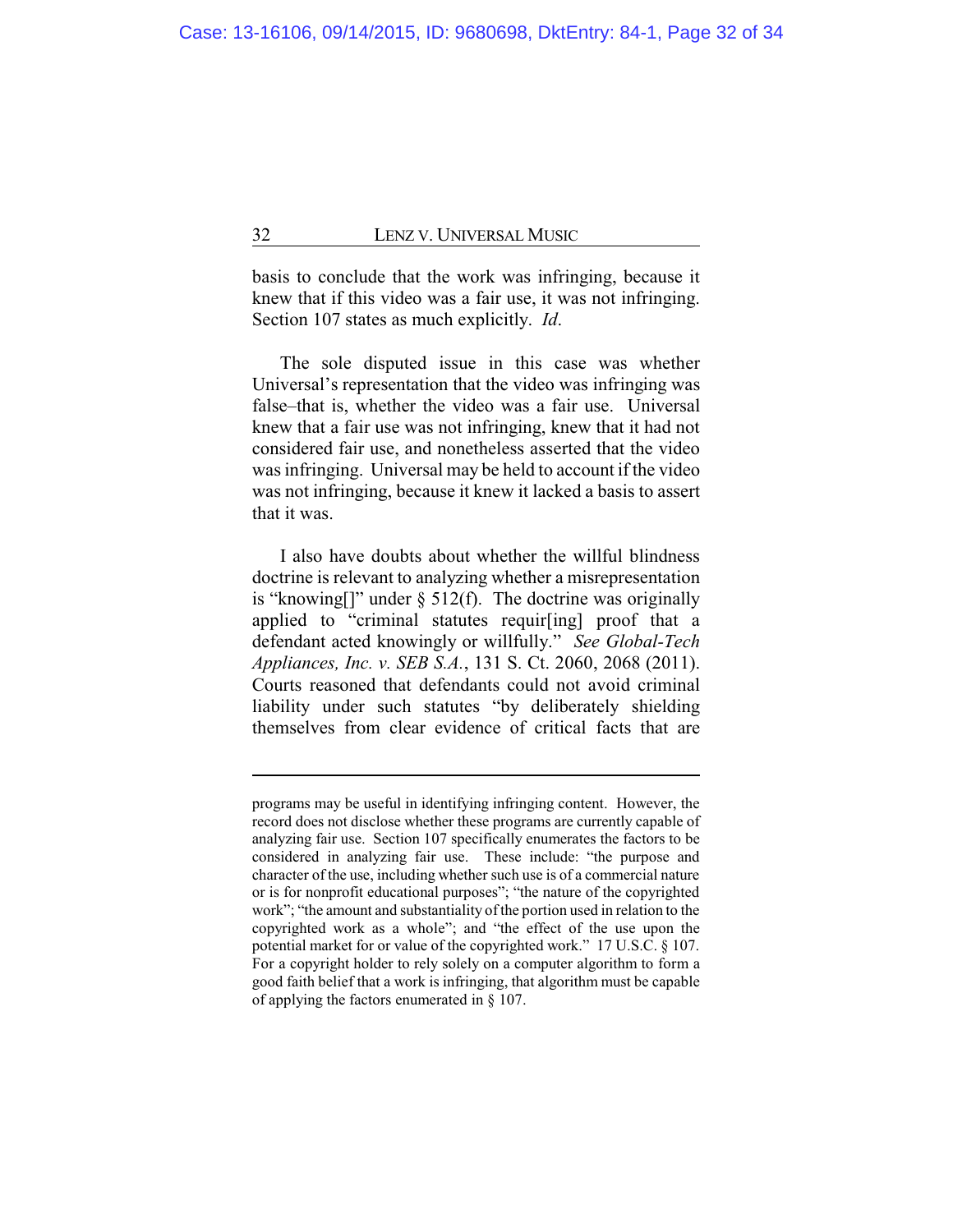strongly suggested by the circumstances." *Id*. at 2068–69. Federal courts have applied the doctrine to non-criminal statutes that include a requirement that a party have acted knowingly or willfully, including intellectual property statutes. *See id*. at 2068–71 (active inducement of patent infringement under 35 U.S.C. § 271(b)); *Viacom Int'l, Inc. v. YouTube, Inc.*, 676 F.3d 19, 34–35 (2d Cir. 2012) ("actual knowledge" under 17 U.S.C. § 512(c)'s safe harbor provision); *In re Aimster Copyright Litig.*, 334 F.3d 643, 650–51 (7th Cir. 2003) (contributory infringement of copyright); *Dolman v. Agee*, 157 F.3d 708, 714–15 (9th Cir. 1998) ("willful" copyright infringement under 17 U.S.C.  $§ 504(c)(2)$ . It does not necessarily follow, however, that we should apply the doctrine to construe  $\S 512(f)$ . Section 512(f) creates a statutory misrepresentation action, and it is likely Congress intended the action to mirror analogous common law torts like fraud, deceit, and misrepresentation. Therefore, we should examine common law tort principles to construe "knowingly," rather than import a doctrine that developed from the criminal law. As I explain above, common law principles of misrepresentation establish that a misrepresentation is knowing if the party knows it is ignorant of the truth or falsity of its representation.

Because the common law of torts already provides ample insight into what Congress meant by "knowingly," there is no need to also apply the more stringent, and confusing, willful blindness test. To demonstrate willful blindness a plaintiff must establish two factors: "(1) the defendant must subjectively believe that there is a high probability that a fact exists and (2) the defendant must take deliberate actions to avoid learning of that fact." *Global-Tech*, 131 S. Ct. at 2070. It makes little sense in this case to ask whether Universal subjectively believed that there was a high probability the